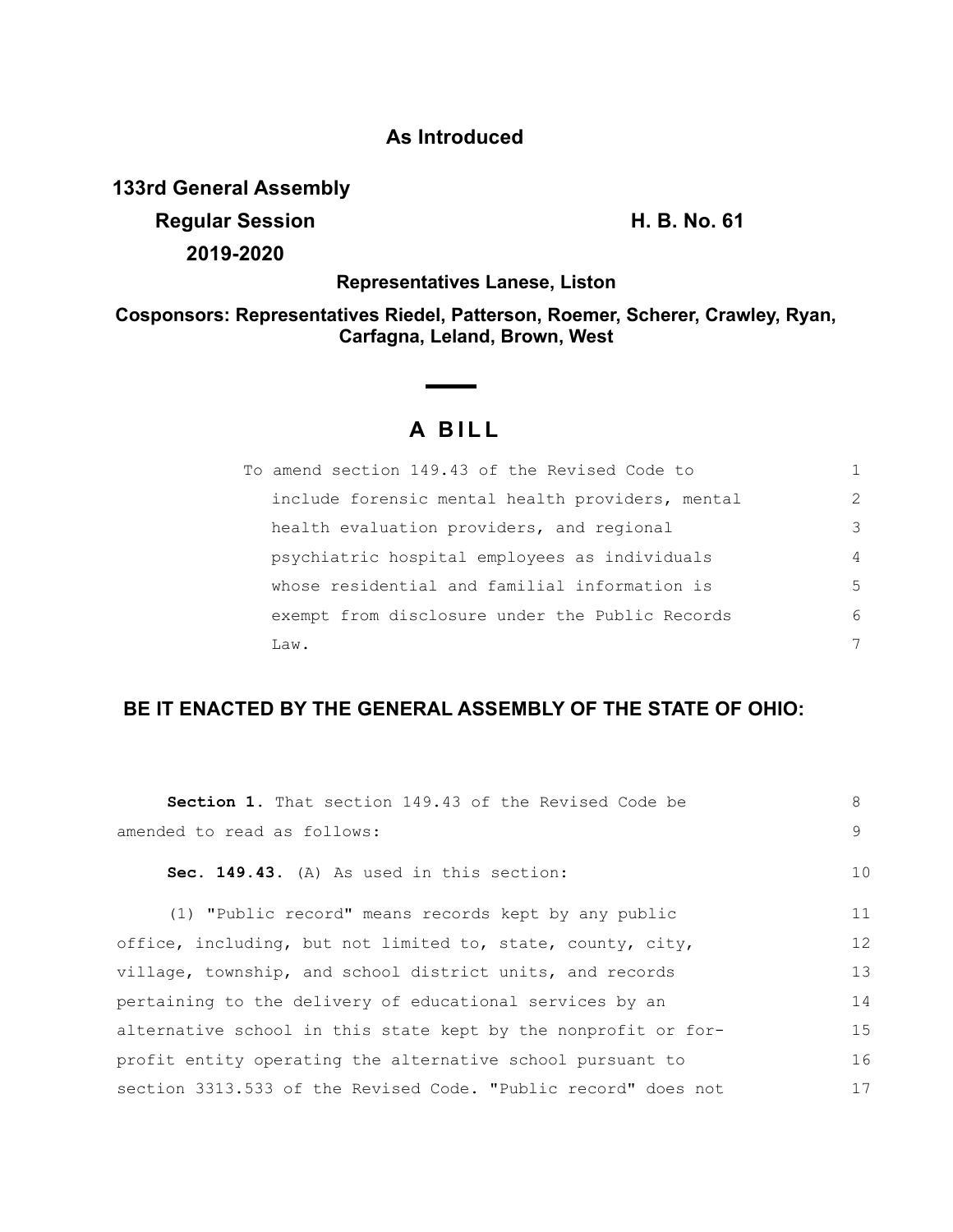mean any of the following: (a) Medical records; (b) Records pertaining to probation and parole proceedings, to proceedings related to the imposition of community control sanctions and post-release control sanctions, or to proceedings related to determinations under section 2967.271 of the Revised Code regarding the release or maintained incarceration of an offender to whom that section applies; (c) Records pertaining to actions under section 2151.85 and division (C) of section 2919.121 of the Revised Code and to appeals of actions arising under those sections; (d) Records pertaining to adoption proceedings, including the contents of an adoption file maintained by the department of health under sections 3705.12 to 3705.124 of the Revised Code; (e) Information in a record contained in the putative father registry established by section 3107.062 of the Revised Code, regardless of whether the information is held by the department of job and family services or, pursuant to section 3111.69 of the Revised Code, the office of child support in the department or a child support enforcement agency; (f) Records specified in division (A) of section 3107.52 of the Revised Code; (g) Trial preparation records; (h) Confidential law enforcement investigatory records; (i) Records containing information that is confidential under section 2710.03 or 4112.05 of the Revised Code; (j) DNA records stored in the DNA database pursuant to 18 19 20 21 22 23 24 25 26 27 28 29 30 31 32 33 34 35 36 37 38 39 40 41 42 43 44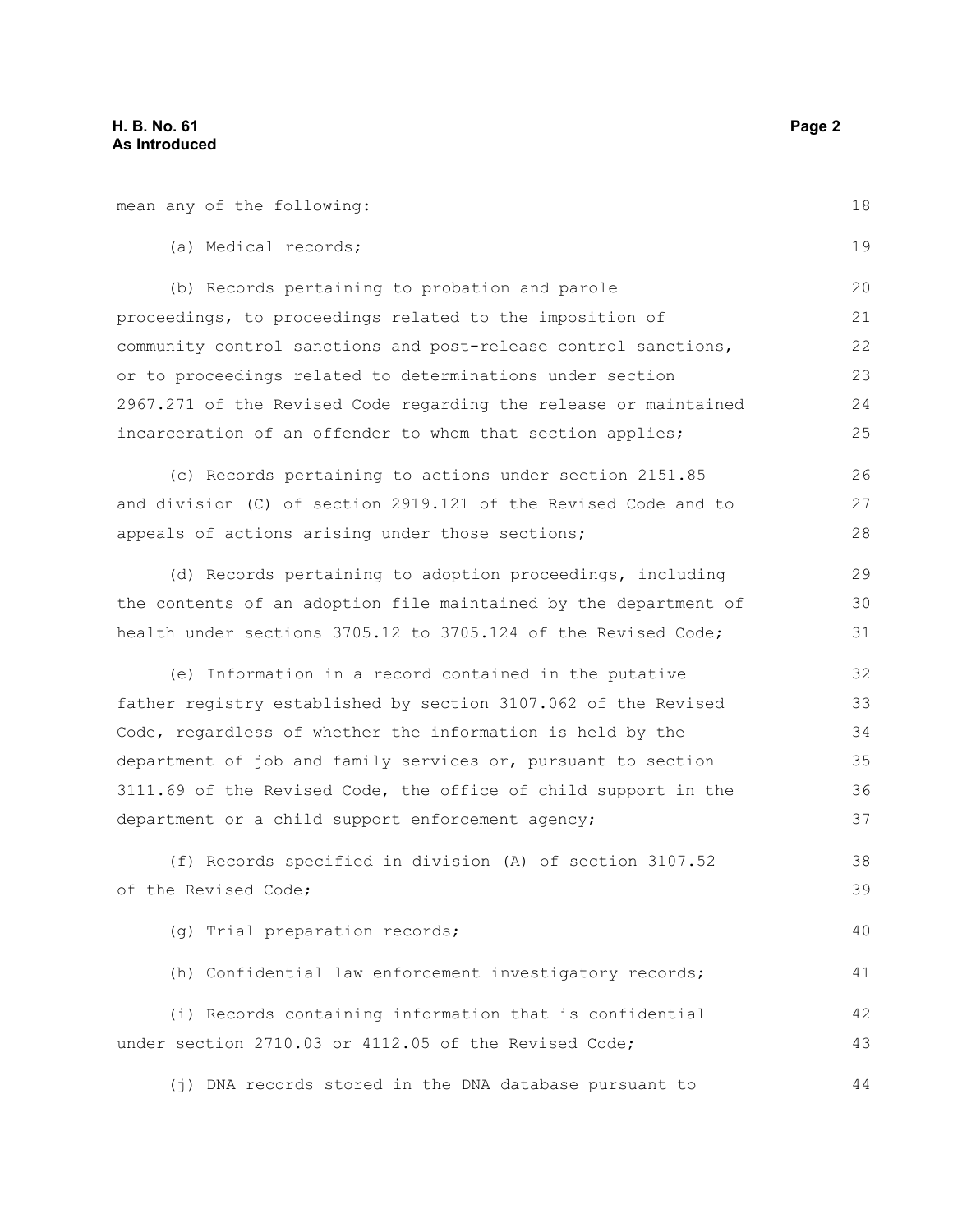section 109.573 of the Revised Code; (k) Inmate records released by the department of rehabilitation and correction to the department of youth services or a court of record pursuant to division (E) of section 5120.21 of the Revised Code; (l) Records maintained by the department of youth services pertaining to children in its custody released by the department of youth services to the department of rehabilitation and correction pursuant to section 5139.05 of the Revised Code; (m) Intellectual property records; (n) Donor profile records; (o) Records maintained by the department of job and family services pursuant to section 3121.894 of the Revised Code; (p) Designated public service worker residential and familial information; (q) In the case of a county hospital operated pursuant to Chapter 339. of the Revised Code or a municipal hospital operated pursuant to Chapter 749. of the Revised Code, information that constitutes a trade secret, as defined in section 1333.61 of the Revised Code; (r) Information pertaining to the recreational activities of a person under the age of eighteen; (s) In the case of a child fatality review board acting under sections 307.621 to 307.629 of the Revised Code or a review conducted pursuant to guidelines established by the director of health under section 3701.70 of the Revised Code, records provided to the board or director, statements made by 45 46 47 48 49 50 51 52 53 54 55 56 57 58 59 60 61 62 63 64 65 66 67 68 69 70 71

board members during meetings of the board or by persons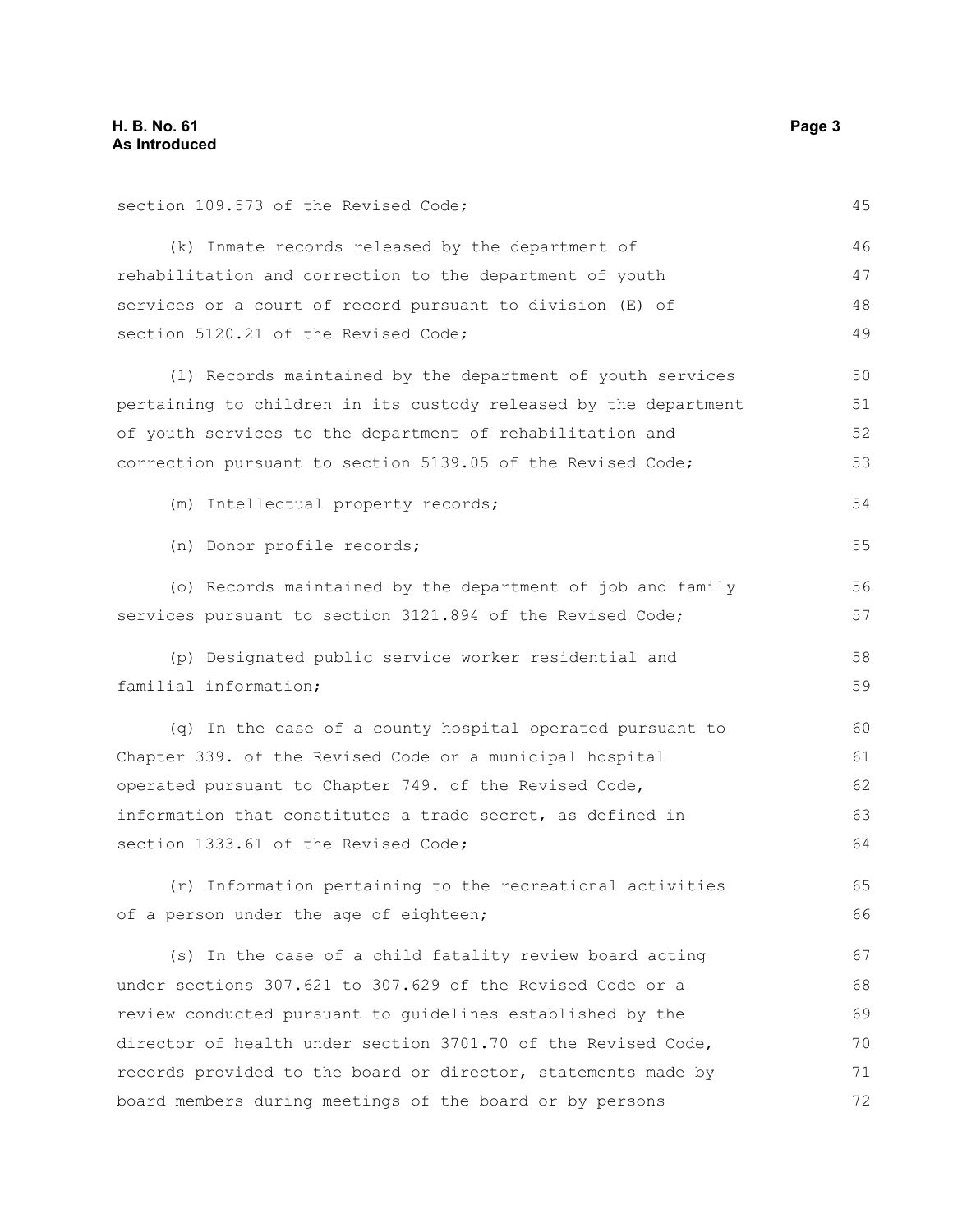#### **H. B. No. 61 Page 4 As Introduced**

participating in the director's review, and all work products of the board or director, and in the case of a child fatality review board, child fatality review data submitted by the board to the department of health or a national child death review database, other than the report prepared pursuant to division (A) of section 307.626 of the Revised Code; 73 74 75 76 77 78

(t) Records provided to and statements made by the executive director of a public children services agency or a prosecuting attorney acting pursuant to section 5153.171 of the Revised Code other than the information released under that section; 79 80 81 82 83

(u) Test materials, examinations, or evaluation tools used in an examination for licensure as a nursing home administrator that the board of executives of long-term services and supports administers under section 4751.04 of the Revised Code or contracts under that section with a private or government entity to administer; 84 85 86 87 88 89

(v) Records the release of which is prohibited by state or federal law;

(w) Proprietary information of or relating to any person that is submitted to or compiled by the Ohio venture capital authority created under section 150.01 of the Revised Code; 92 93 94

(x) Financial statements and data any person submits for any purpose to the Ohio housing finance agency or the controlling board in connection with applying for, receiving, or accounting for financial assistance from the agency, and information that identifies any individual who benefits directly or indirectly from financial assistance from the agency; 95 96 97 98 99 100

(y) Records listed in section 5101.29 of the Revised Code; 101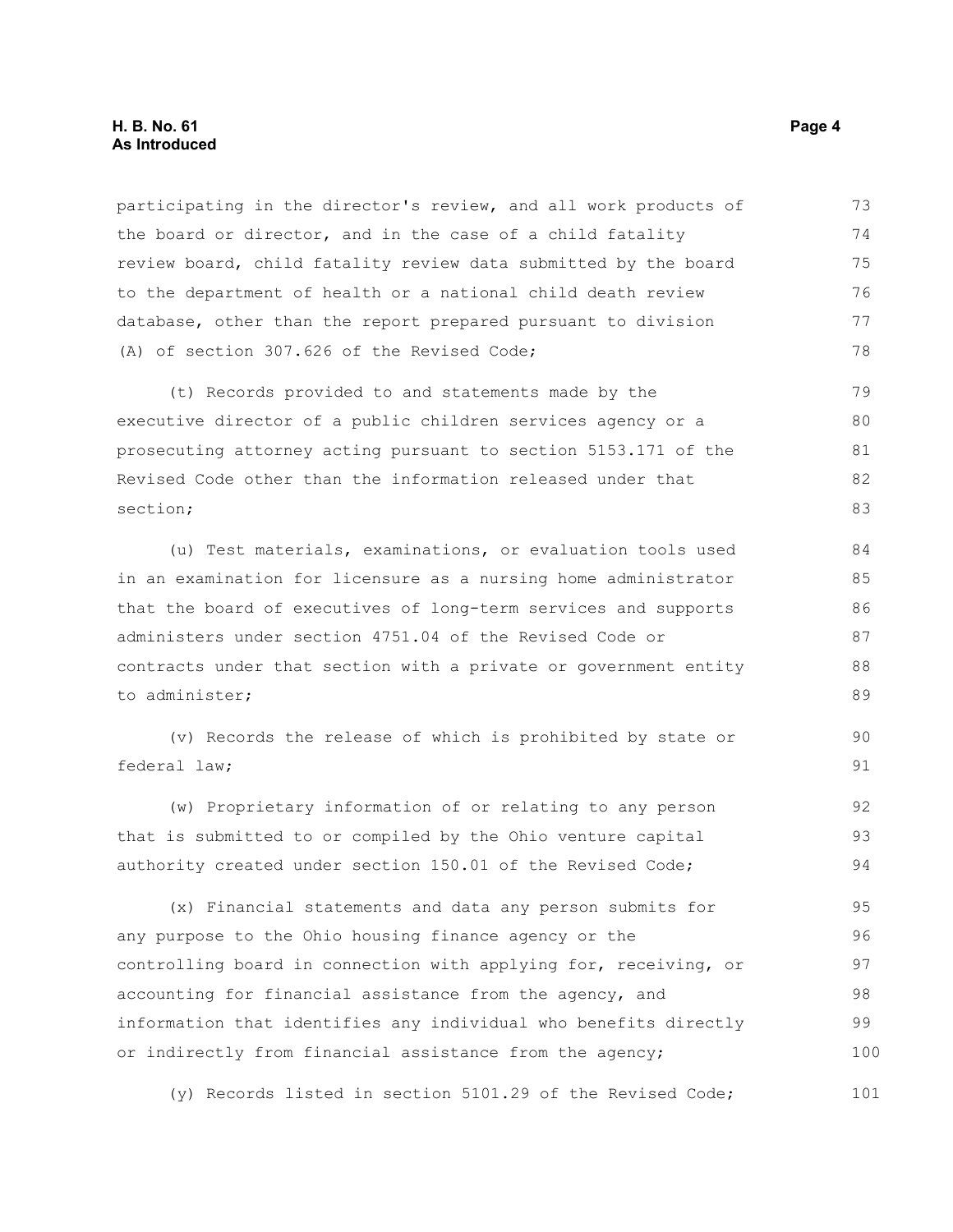(z) Discharges recorded with a county recorder under section 317.24 of the Revised Code, as specified in division (B) (2) of that section; 102 103 104

(aa) Usage information including names and addresses of specific residential and commercial customers of a municipally owned or operated public utility; 105 106 107

(bb) Records described in division (C) of section 187.04 of the Revised Code that are not designated to be made available to the public as provided in that division; 108 109 110

(cc) Information and records that are made confidential, privileged, and not subject to disclosure under divisions (B) and (C) of section 2949.221 of the Revised Code; 111 112 113

(dd) Personal information, as defined in section 149.45 of the Revised Code;

(ee) The confidential name, address, and other personally identifiable information of a program participant in the address confidentiality program established under sections 111.41 to 111.47 of the Revised Code, including the contents of any application for absent voter's ballots, absent voter's ballot identification envelope statement of voter, or provisional ballot affirmation completed by a program participant who has a confidential voter registration record, and records or portions of records pertaining to that program that identify the number of program participants that reside within a precinct, ward, township, municipal corporation, county, or any other geographic area smaller than the state. As used in this division, "confidential address" and "program participant" have the meaning defined in section 111.41 of the Revised Code. 116 117 118 119 120 121 122 123 124 125 126 127 128 129

(ff) Orders for active military service of an individual 130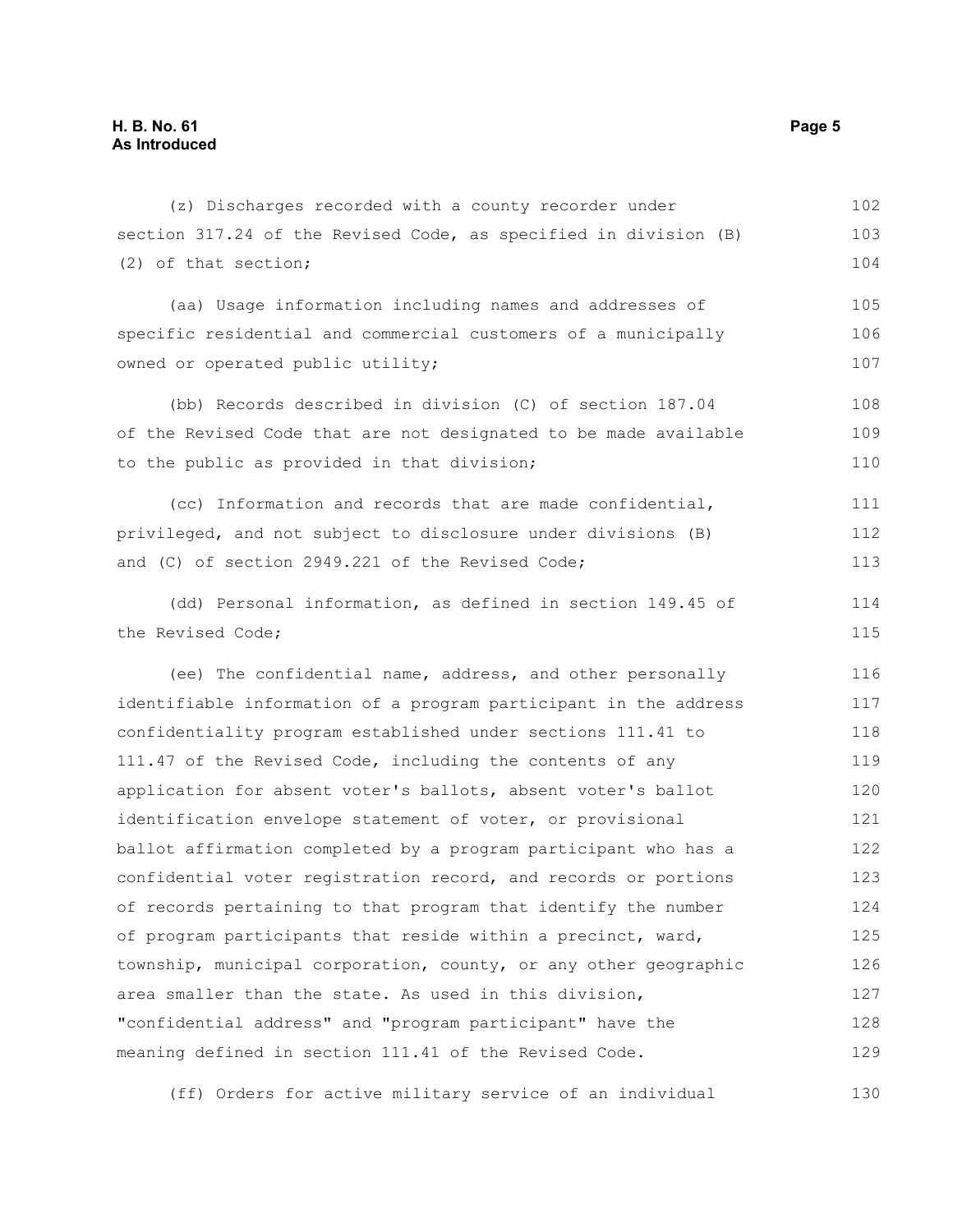#### **H. B. No. 61 Page 6 As Introduced**

serving or with previous service in the armed forces of the United States, including a reserve component, or the Ohio organized militia, except that, such order becomes a public record on the day that is fifteen years after the published date or effective date of the call to order; 131 132 133 134 135

(gg) The name, address, contact information, or other personal information of an individual who is less than eighteen years of age that is included in any record related to a traffic accident involving a school vehicle in which the individual was an occupant at the time of the accident; 136 137 138 139 140

(hh) Protected health information, as defined in 45 C.F.R. 160.103, that is in a claim for payment for a health care product, service, or procedure, as well as any other health claims data in another document that reveals the identity of an individual who is the subject of the data or could be used to reveal that individual's identity; 141 142 143 144 145 146

(ii) Any depiction by photograph, film, videotape, or printed or digital image under either of the following circumstances: 147 148 149

(i) The depiction is that of a victim of an offense the release of which would be, to a reasonable person of ordinary sensibilities, an offensive and objectionable intrusion into the victim's expectation of bodily privacy and integrity. 150 151 152 153

(ii) The depiction captures or depicts the victim of a sexually oriented offense, as defined in section 2950.01 of the Revised Code, at the actual occurrence of that offense. 154 155 156

(jj) Restricted portions of a body-worn camera or dashboard camera recording. 157 158

A record that is not a public record under division (A)(1) 159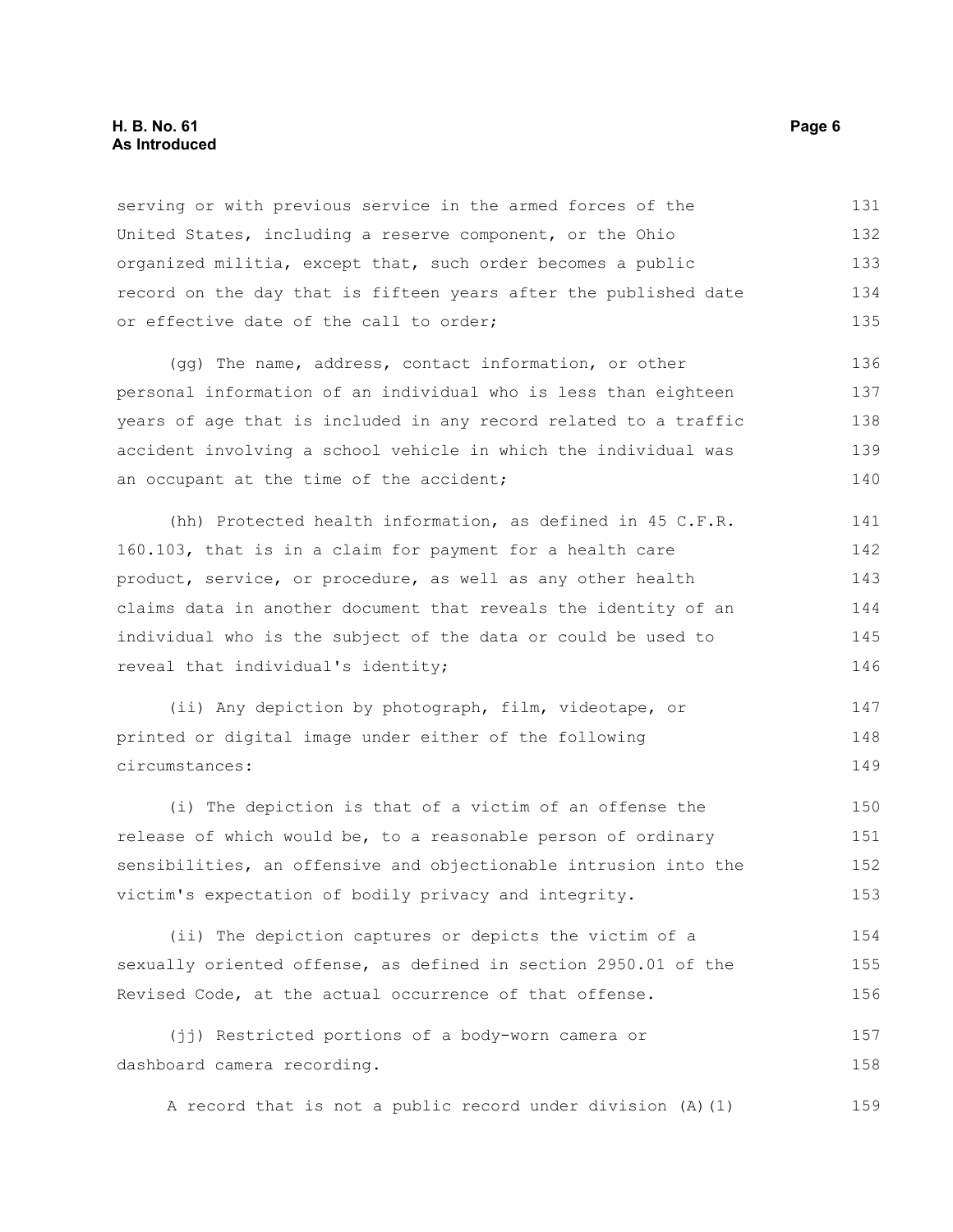#### **H. B. No. 61 Page 7 As Introduced**

of this section and that, under law, is permanently retained becomes a public record on the day that is seventy-five years after the day on which the record was created, except for any record protected by the attorney-client privilege, a trial preparation record as defined in this section, a statement prohibiting the release of identifying information signed under section 3107.083 of the Revised Code, a denial of release form filed pursuant to section 3107.46 of the Revised Code, or any record that is exempt from release or disclosure under section 149.433 of the Revised Code. If the record is a birth certificate and a biological parent's name redaction request form has been accepted under section 3107.391 of the Revised Code, the name of that parent shall be redacted from the birth certificate before it is released under this paragraph. If any other section of the Revised Code establishes a time period for disclosure of a record that conflicts with the time period specified in this section, the time period in the other section prevails. 160 161 162 163 164 165 166 167 168 169 170 171 172 173 174 175 176 177

(2) "Confidential law enforcement investigatory record" means any record that pertains to a law enforcement matter of a criminal, quasi-criminal, civil, or administrative nature, but only to the extent that the release of the record would create a high probability of disclosure of any of the following: 178 179 180 181 182

(a) The identity of a suspect who has not been charged with the offense to which the record pertains, or of an information source or witness to whom confidentiality has been reasonably promised; 183 184 185 186

(b) Information provided by an information source or witness to whom confidentiality has been reasonably promised, which information would reasonably tend to disclose the source's 187 188 189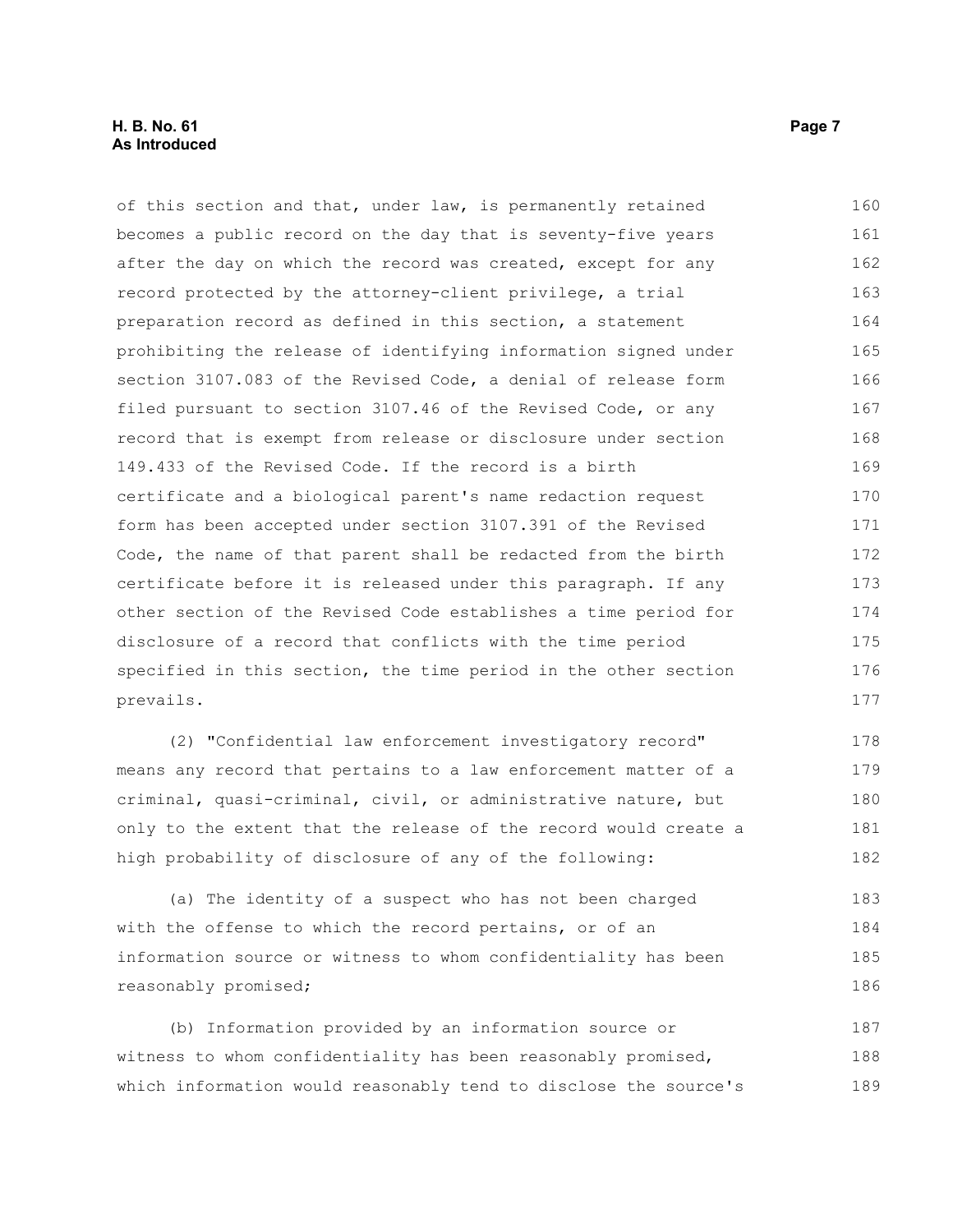or witness's identity; (c) Specific confidential investigatory techniques or procedures or specific investigatory work product; (d) Information that would endanger the life or physical safety of law enforcement personnel, a crime victim, a witness, or a confidential information source. (3) "Medical record" means any document or combination of documents, except births, deaths, and the fact of admission to or discharge from a hospital, that pertains to the medical history, diagnosis, prognosis, or medical condition of a patient and that is generated and maintained in the process of medical treatment. (4) "Trial preparation record" means any record that contains information that is specifically compiled in reasonable anticipation of, or in defense of, a civil or criminal action or proceeding, including the independent thought processes and personal trial preparation of an attorney. (5) "Intellectual property record" means a record, other than a financial or administrative record, that is produced or collected by or for faculty or staff of a state institution of higher learning in the conduct of or as a result of study or 190 191 192 193 194 195 196 197 198 199 200 201 202 203 204 205 206 207 208 209 210

research on an educational, commercial, scientific, artistic, technical, or scholarly issue, regardless of whether the study or research was sponsored by the institution alone or in conjunction with a governmental body or private concern, and that has not been publicly released, published, or patented. 211 212 213 214 215

(6) "Donor profile record" means all records about donors or potential donors to a public institution of higher education except the names and reported addresses of the actual donors and 216 217 218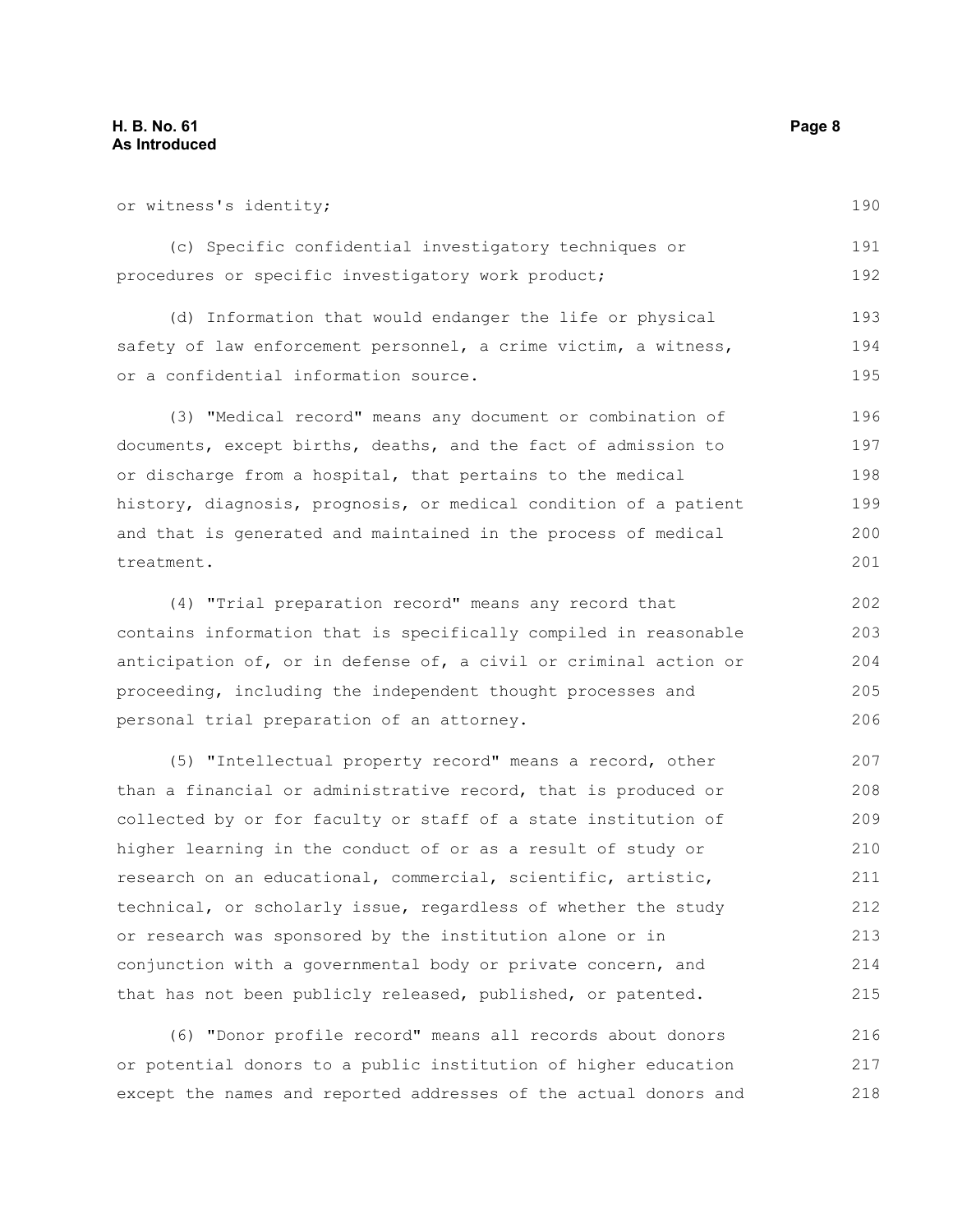the date, amount, and conditions of the actual donation. 219

(7) "Designated public service worker" means a peace officer, parole officer, probation officer, bailiff, prosecuting attorney, assistant prosecuting attorney, correctional employee, county or multicounty corrections officer, community-based correctional facility employee, youth services employee, firefighter, EMT, medical director or member of a cooperating physician advisory board of an emergency medical service organization, state board of pharmacy employee, investigator of the bureau of criminal identification and investigation, forensic mental health provider, mental health evaluation provider, regional psychiatric hospital employee, judge, magistrate, or federal law enforcement officer. 220 221 222 223 224 225 226 227 228 229 230 231

(8) "Designated public service worker residential and familial information" means any information that discloses any of the following about a designated public service worker: 232 233 234

(a) The address of the actual personal residence of a designated public service worker, except for the following information: 235 236 237

(i) The address of the actual personal residence of a prosecuting attorney or judge; and 238 239

(ii) The state or political subdivision in which a designated public service worker resides.

(b) Information compiled from referral to or participation in an employee assistance program;

(c) The social security number, the residential telephone number, any bank account, debit card, charge card, or credit card number, or the emergency telephone number of, or any medical information pertaining to, a designated public service 244 245 246 247

240 241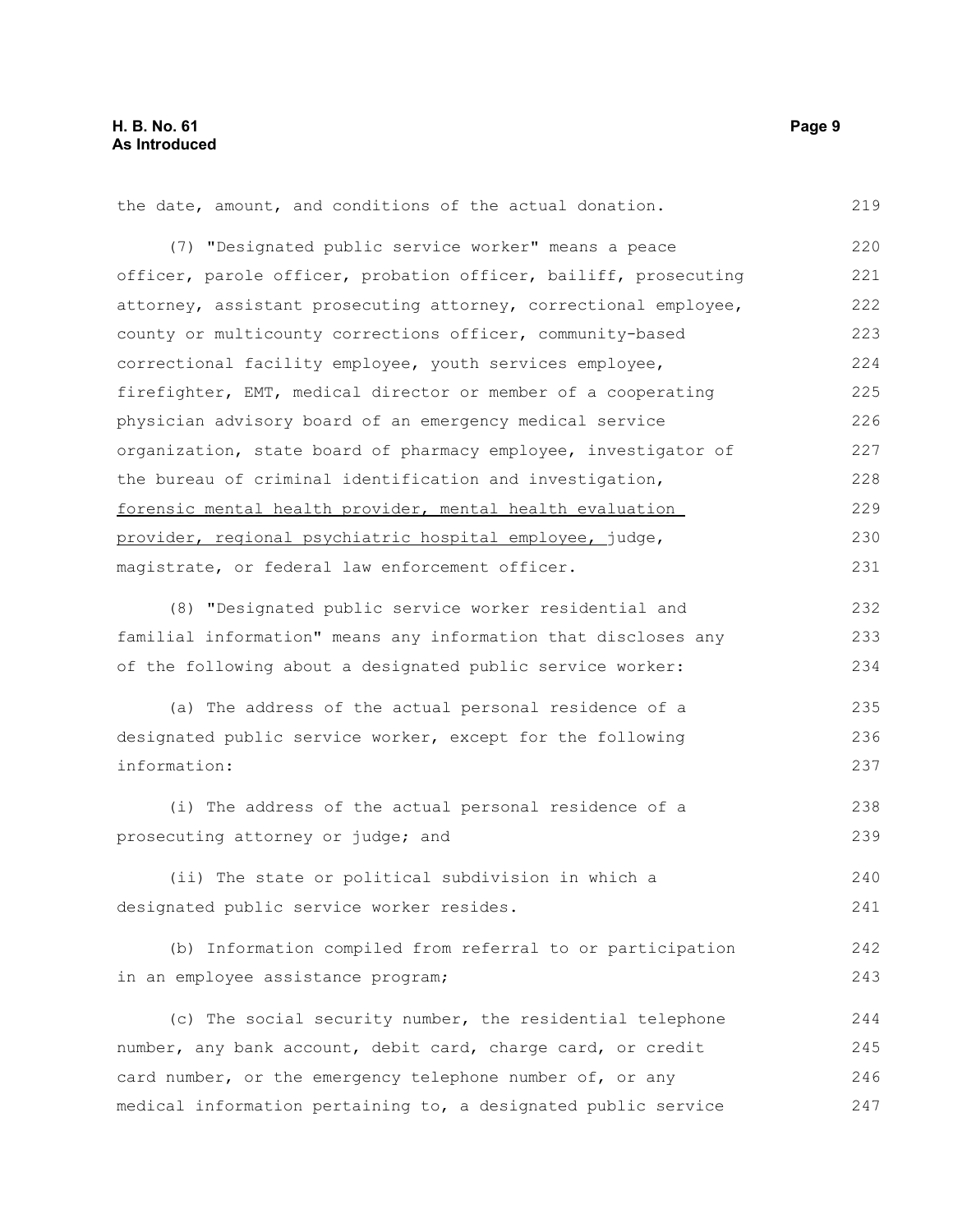required by state or federal law;

worker; (d) The name of any beneficiary of employment benefits, including, but not limited to, life insurance benefits, provided to a designated public service worker by the designated public service worker's employer; (e) The identity and amount of any charitable or employment benefit deduction made by the designated public service worker's employer from the designated public service worker's compensation, unless the amount of the deduction is 249 250 251 252 253 254 255 256

(f) The name, the residential address, the name of the employer, the address of the employer, the social security number, the residential telephone number, any bank account, debit card, charge card, or credit card number, or the emergency telephone number of the spouse, a former spouse, or any child of a designated public service worker; 258 259 260 261 262 263

(g) A photograph of a peace officer who holds a position or has an assignment that may include undercover or plain clothes positions or assignments as determined by the peace officer's appointing authority. 264 265 266 267

(9) As used in divisions (A)(7) and (15) to (17) of this section: 268 269

"Peace officer" has the meaning defined in section 109.71 of the Revised Code and also includes the superintendent and troopers of the state highway patrol; it does not include the sheriff of a county or a supervisory employee who, in the absence of the sheriff, is authorized to stand in for, exercise the authority of, and perform the duties of the sheriff. 270 271 272 273 274 275

"Correctional employee" means any employee of the 276

248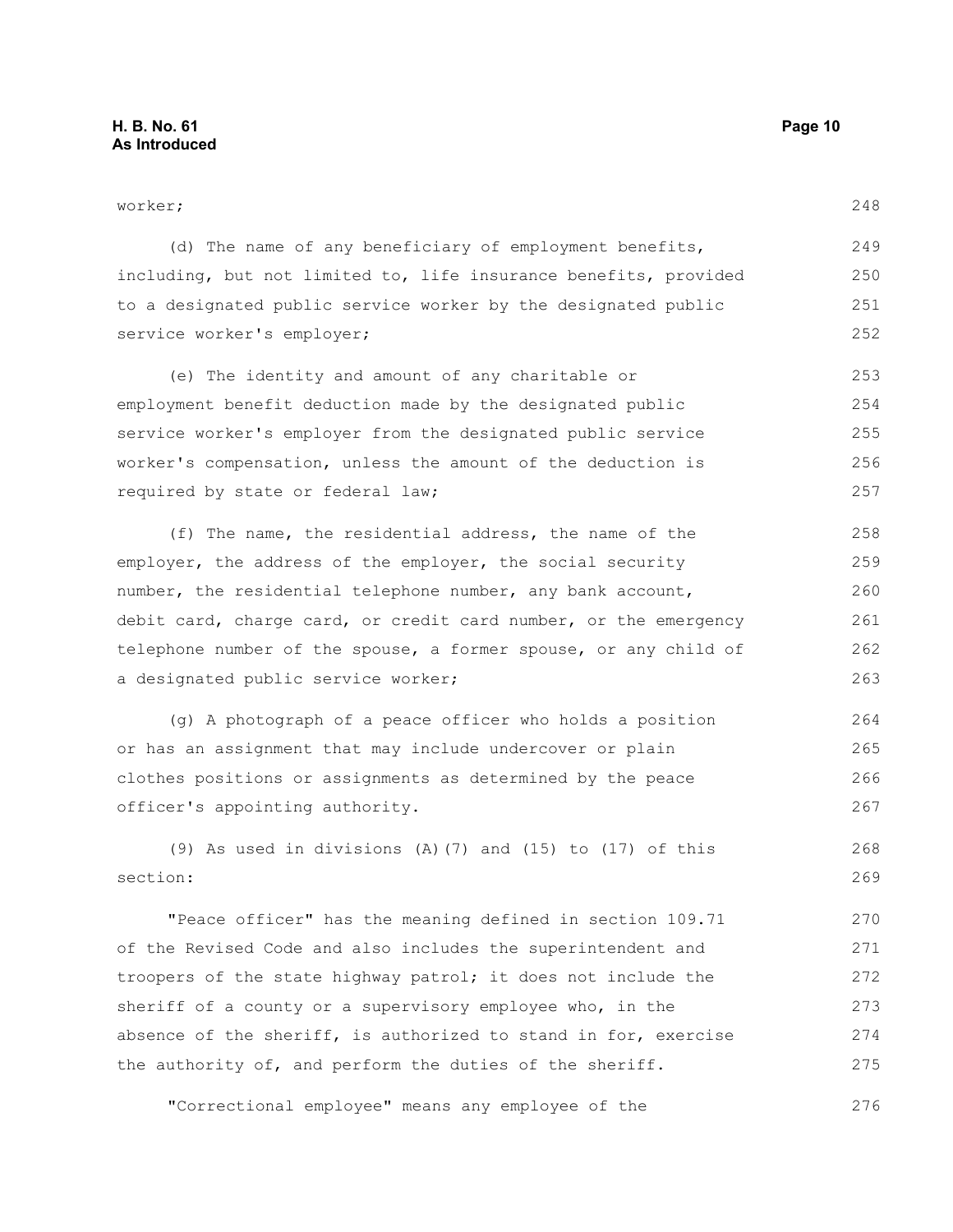department of rehabilitation and correction who in the course of performing the employee's job duties has or has had contact with inmates and persons under supervision. 277 278 279

"County or multicounty corrections officer" means any corrections officer employed by any county or multicounty correctional facility. 280 281 282

"Youth services employee" means any employee of the department of youth services who in the course of performing the employee's job duties has or has had contact with children committed to the custody of the department of youth services. 283 284 285 286

"Firefighter" means any regular, paid or volunteer, member of a lawfully constituted fire department of a municipal corporation, township, fire district, or village. 287 288 289

"EMT" means EMTs-basic, EMTs-I, and paramedics that provide emergency medical services for a public emergency medical service organization. "Emergency medical service organization," "EMT-basic," "EMT-I," and "paramedic" have the meanings defined in section 4765.01 of the Revised Code. 290 291 292 293 294

"Investigator of the bureau of criminal identification and investigation" has the meaning defined in section 2903.11 of the Revised Code. 295 296 297

"Forensic mental health provider" means any employee of a community mental health service provider or local alcohol, drug addiction, and mental health services board who, in the course of the employee's duties, has contact with persons committed to a local alcohol, drug addiction, and mental health services board by a court order pursuant to section 2945.38, 2945.39, 2945.40, or 2945.402 of the Revised Code. 298 299 300 301 302 303 304

"Mental health evaluation provider" means an individual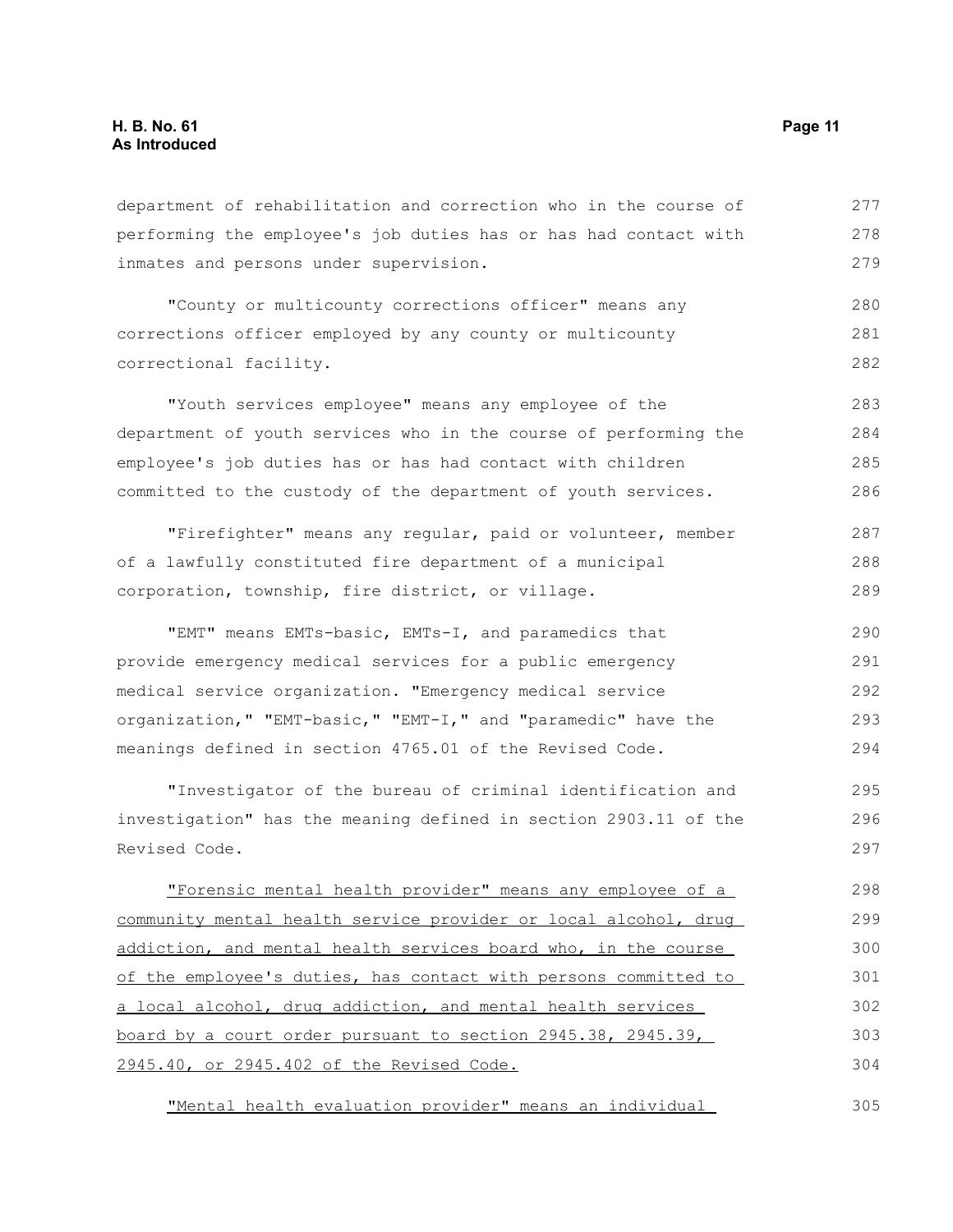| who, under Chapter 5122. of the Revised Code, examines a         | 306 |
|------------------------------------------------------------------|-----|
| respondent who is alleged to be a mentally ill person subject to | 307 |
| court order, as defined in section 5122.01 of the Revised Code,  | 308 |
| and reports to the probate court the respondent's mental         | 309 |
| condition.                                                       | 310 |
| "Regional psychiatric hospital employee" means any               | 311 |
| employee of the department of mental health and addiction        | 312 |
| services who, in the course of performing the employee's duties, | 313 |
| has contact with patients committed to the department of mental  | 314 |
| health and addiction services by a court order pursuant to       | 315 |
| section 2945.38, 2945.39, 2945.40, or 2945.402 of the Revised    | 316 |
| Code.                                                            | 317 |
| "Federal law enforcement officer" has the meaning defined        | 318 |
| in section 9.88 of the Revised Code.                             | 319 |
| (10) "Information pertaining to the recreational                 | 320 |
| activities of a person under the age of eighteen" means          | 321 |
| information that is kept in the ordinary course of business by a | 322 |
| public office, that pertains to the recreational activities of a | 323 |
| person under the age of eighteen years, and that discloses any   | 324 |
| of the following:                                                | 325 |
| (a) The address or telephone number of a person under the        | 326 |
| age of eighteen or the address or telephone number of that       | 327 |
| person's parent, guardian, custodian, or emergency contact       | 328 |
| person;                                                          | 329 |
| (b) The social security number, birth date, or                   | 330 |
| photographic image of a person under the age of eighteen;        | 331 |
| (c) Any medical record, history, or information pertaining       | 332 |
| to a person under the age of eighteen;                           | 333 |
| (d) Any additional information sought or required about a        | 334 |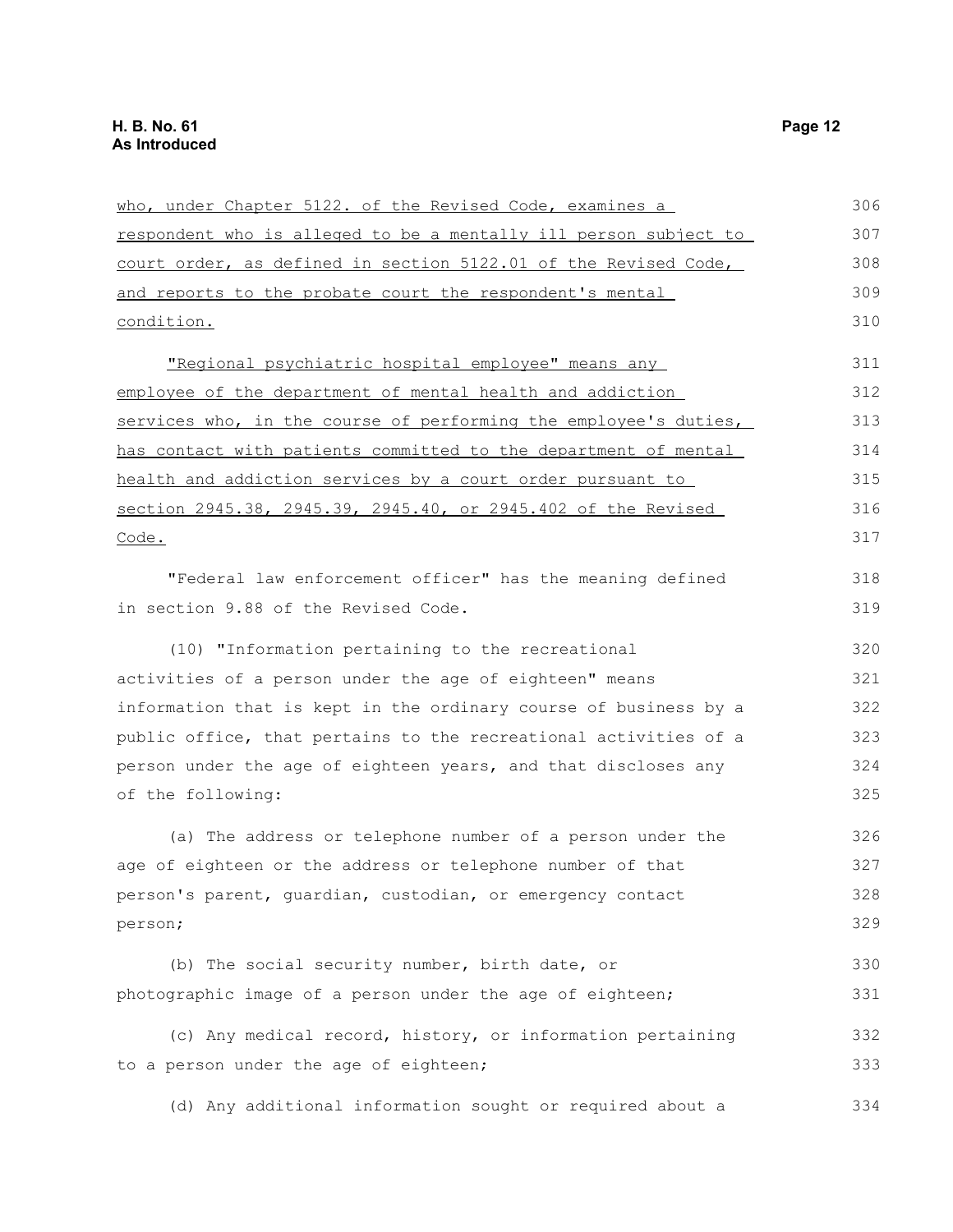person under the age of eighteen for the purpose of allowing that person to participate in any recreational activity conducted or sponsored by a public office or to use or obtain admission privileges to any recreational facility owned or operated by a public office. (11) "Community control sanction" has the meaning defined in section 2929.01 of the Revised Code. (12) "Post-release control sanction" has the meaning defined in section 2967.01 of the Revised Code. (13) "Redaction" means obscuring or deleting any information that is exempt from the duty to permit public inspection or copying from an item that otherwise meets the definition of a "record" in section 149.011 of the Revised Code. (14) "Designee," "elected official," and "future official" have the meanings defined in section 109.43 of the Revised Code. (15) "Body-worn camera" means a visual and audio recording device worn on the person of a peace officer while the peace officer is engaged in the performance of the peace officer's duties. (16) "Dashboard camera" means a visual and audio recording device mounted on a peace officer's vehicle or vessel that is used while the peace officer is engaged in the performance of the peace officer's duties. (17) "Restricted portions of a body-worn camera or dashboard camera recording" means any visual or audio portion of a body-worn camera or dashboard camera recording that shows, 335 336 337 338 339 340 341 342 343 344 345 346 347 348 349 350 351 352 353 354 355 356 357 358 359 360

(a) The image or identity of a child or information that 362

communicates, or discloses any of the following: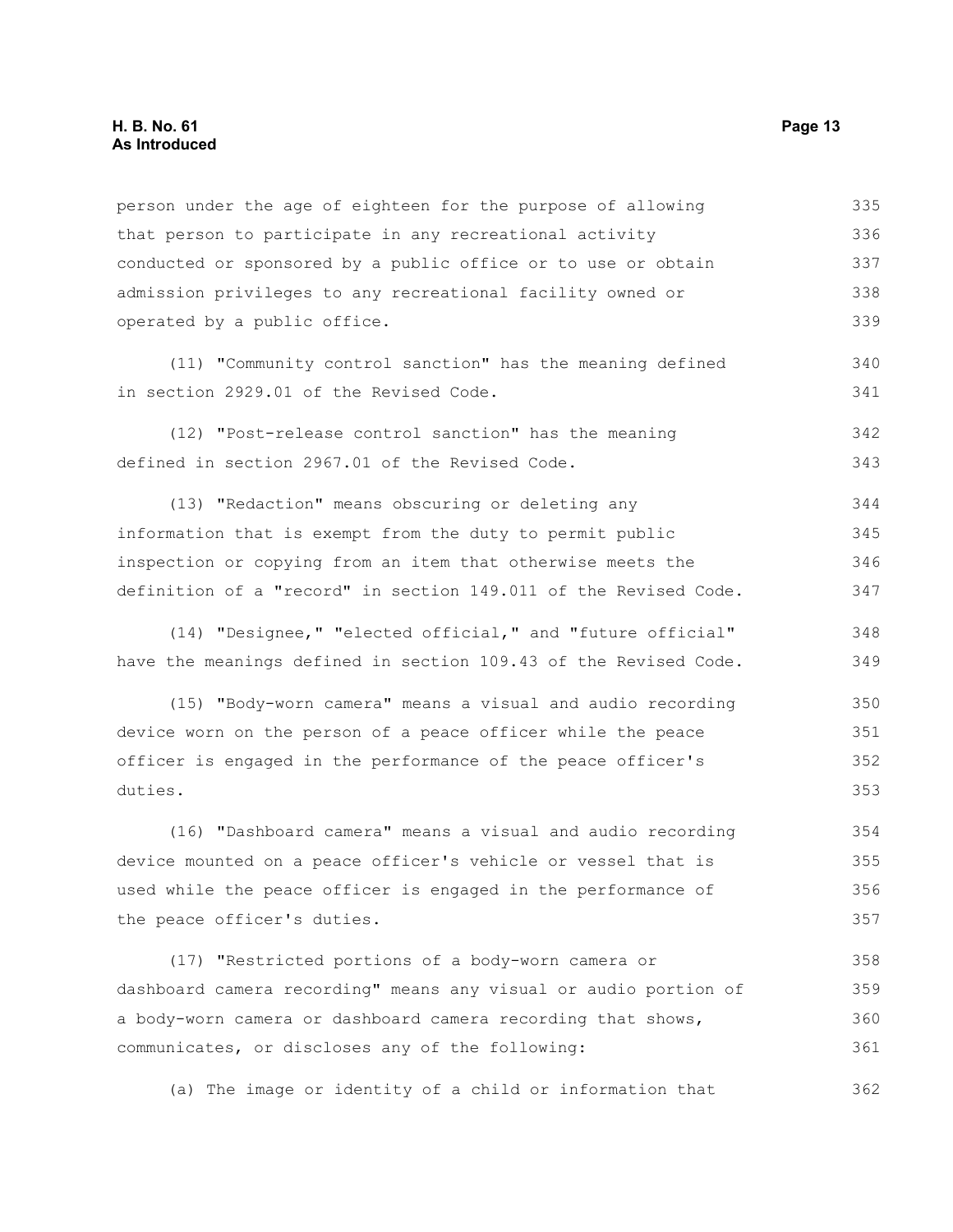#### **H. B. No. 61 Page 14 As Introduced**

could lead to the identification of a child who is a primary subject of the recording when the law enforcement agency knows or has reason to know the person is a child based on the law enforcement agency's records or the content of the recording; 363 364 365 366

(b) The death of a person or a deceased person's body, unless the death was caused by a peace officer or, subject to division (H)(1) of this section, the consent of the decedent's executor or administrator has been obtained; 367 368 369 370

(c) The death of a peace officer, firefighter, paramedic, or other first responder, occurring while the decedent was engaged in the performance of official duties, unless, subject to division (H)(1) of this section, the consent of the decedent's executor or administrator has been obtained; 371 372 373 374 375

(d) Grievous bodily harm, unless the injury was effected by a peace officer or, subject to division (H)(1) of this section, the consent of the injured person or the injured person's guardian has been obtained; 376 377 378 379

(e) An act of severe violence against a person that results in serious physical harm to the person, unless the act and injury was effected by a peace officer or, subject to division (H)(1) of this section, the consent of the injured person or the injured person's guardian has been obtained; 380 381 382 383 384

(f) Grievous bodily harm to a peace officer, firefighter, paramedic, or other first responder, occurring while the injured person was engaged in the performance of official duties, unless, subject to division (H)(1) of this section, the consent of the injured person or the injured person's guardian has been obtained; 385 386 387 388 389 390

(g) An act of severe violence resulting in serious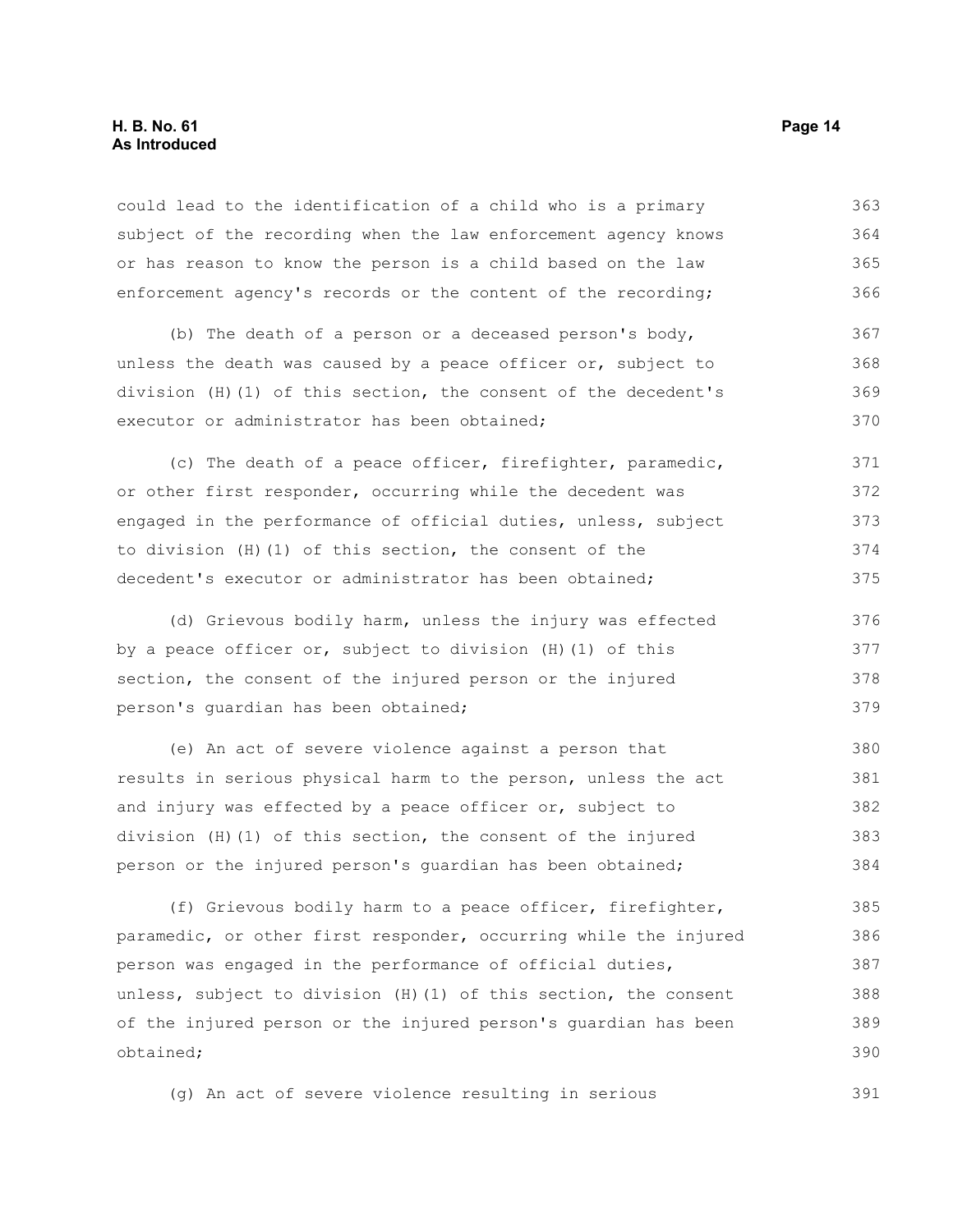physical harm against a peace officer, firefighter, paramedic, or other first responder, occurring while the injured person was engaged in the performance of official duties, unless, subject to division (H)(1) of this section, the consent of the injured person or the injured person's guardian has been obtained; 392 393 394 395 396

(h) A person's nude body, unless, subject to division (H) (1) of this section, the person's consent has been obtained;

(i) Protected health information, the identity of a person in a health care facility who is not the subject of a law enforcement encounter, or any other information in a health care facility that could identify a person who is not the subject of a law enforcement encounter; 399 400 401 402 403

(j) Information that could identify the alleged victim of a sex offense, menacing by stalking, or domestic violence; 404 405

(k) Information, that does not constitute a confidential law enforcement investigatory record, that could identify a person who provides sensitive or confidential information to a law enforcement agency when the disclosure of the person's identity or the information provided could reasonably be expected to threaten or endanger the safety or property of the person or another person; 406 407 408 409 410 411 412

(l) Personal information of a person who is not arrested, cited, charged, or issued a written warning by a peace officer; 413 414

(m) Proprietary police contingency plans or tactics that are intended to prevent crime and maintain public order and safety; 415 416 417

(n) A personal conversation unrelated to work between peace officers or between a peace officer and an employee of a law enforcement agency; 418 419 420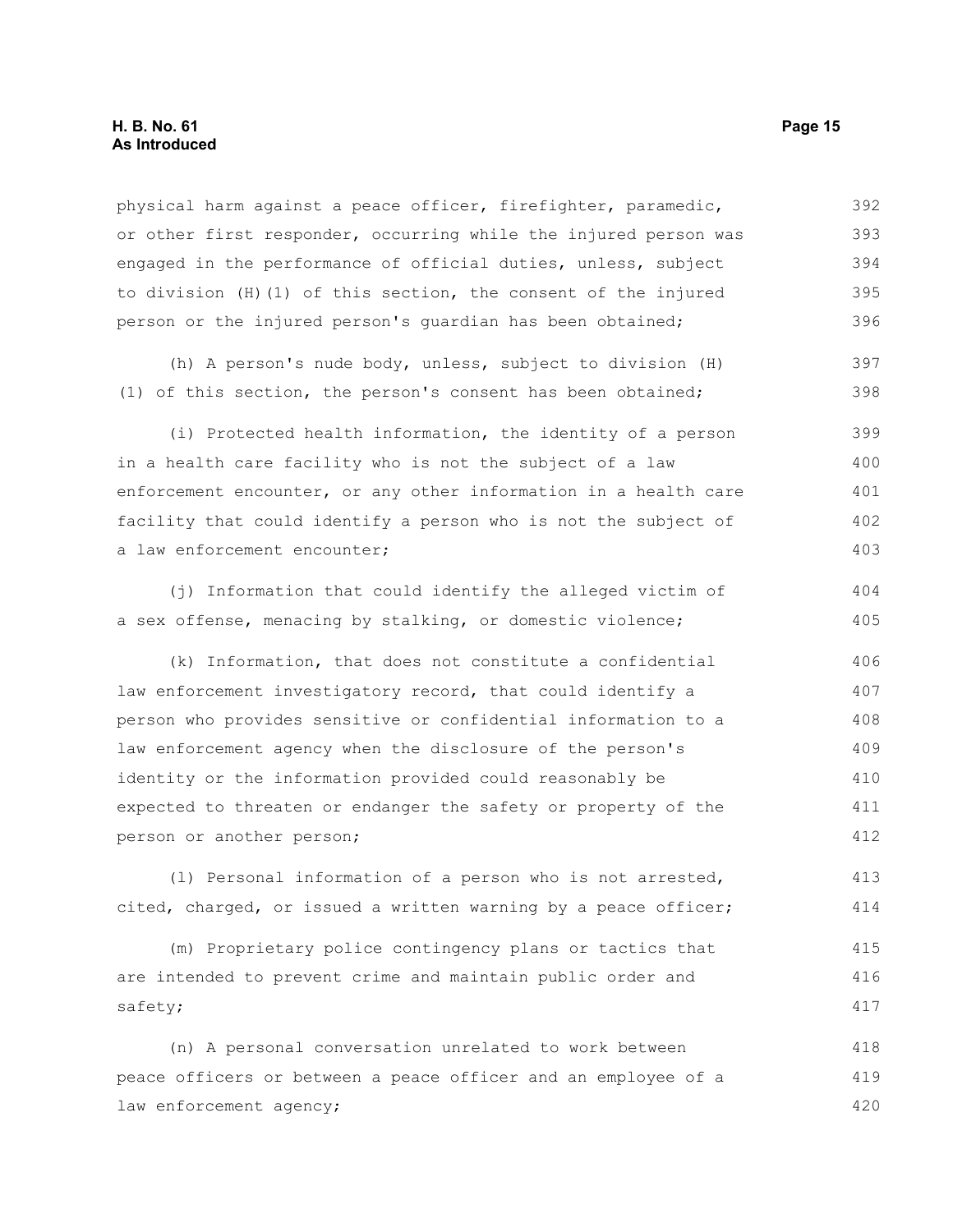### **H. B. No. 61 Page 16 As Introduced**

| (o) A conversation between a peace officer and a member of       | 421 |
|------------------------------------------------------------------|-----|
| the public that does not concern law enforcement activities;     | 422 |
| (p) The interior of a residence, unless the interior of a        | 423 |
| residence is the location of an adversarial encounter with, or a | 424 |
| use of force by, a peace officer;                                | 425 |
| (q) Any portion of the interior of a private business that       | 426 |
| is not open to the public, unless an adversarial encounter with, | 427 |
| or a use of force by, a peace officer occurs in that location.   | 428 |
| As used in division (A) (17) of this section:                    | 429 |
| "Grievous bodily harm" has the same meaning as in section        | 430 |
| 5924.120 of the Revised Code.                                    | 431 |
| "Health care facility" has the same meaning as in section        | 432 |
| 1337.11 of the Revised Code.                                     | 433 |
| "Protected health information" has the same meaning as in        | 434 |
| 45 C.F.R. 160.103.                                               | 435 |
| "Law enforcement agency" has the same meaning as in              | 436 |
| section 2925.61 of the Revised Code.                             | 437 |
| "Personal information" means any government-issued               | 438 |
| identification number, date of birth, address, financial         | 439 |
| information, or criminal justice information from the law        | 440 |
| enforcement automated data system or similar databases.          | 441 |
| "Sex offense" has the same meaning as in section 2907.10         | 442 |
| of the Revised Code.                                             | 443 |
| "Firefighter," "paramedic," and "first responder" have the       | 444 |
| same meanings as in section 4765.01 of the Revised Code.         | 445 |
| (B) (1) Upon request by any person and subject to division       | 446 |
| (B) (8) of this section, all public records responsive to the    | 447 |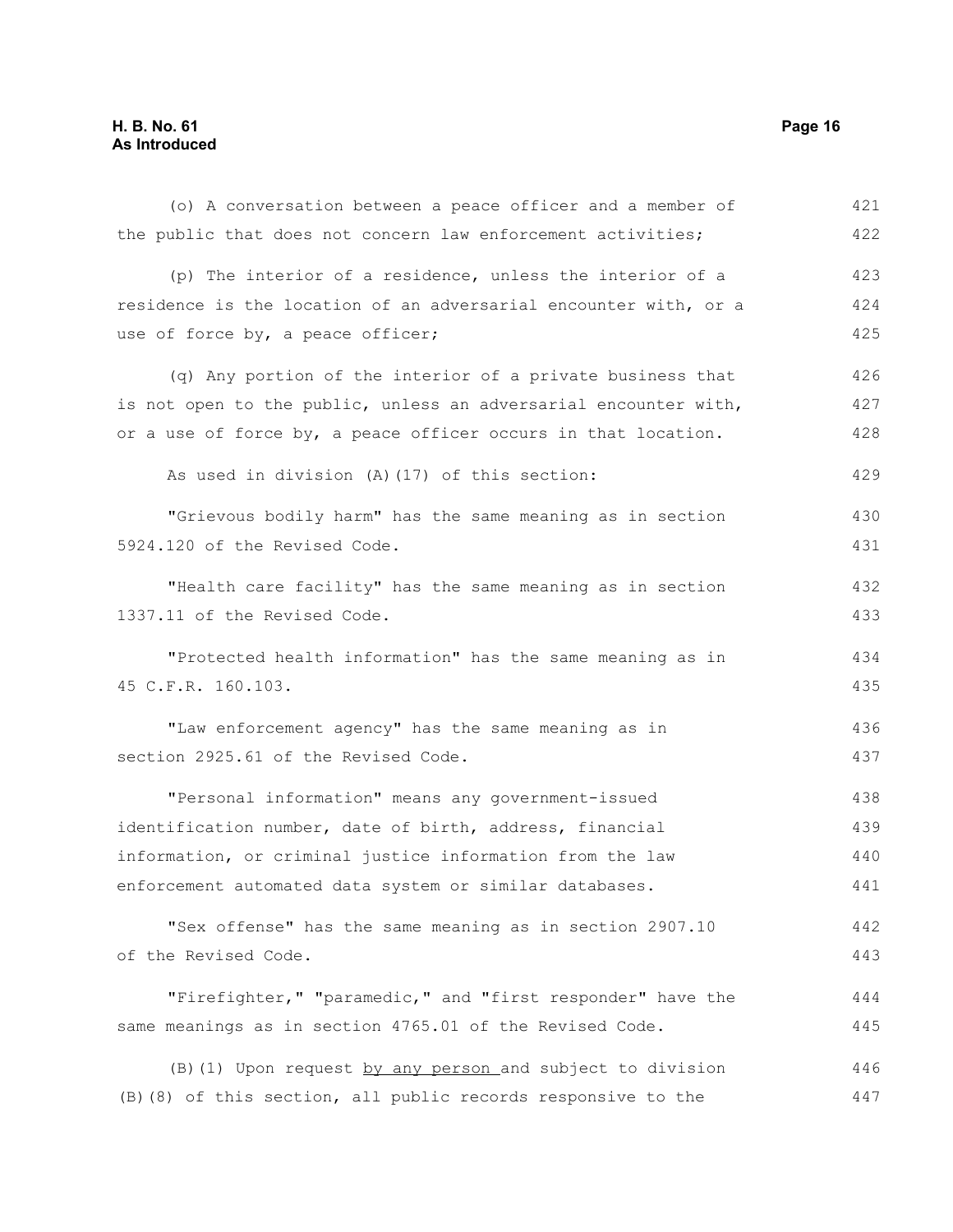request shall be promptly prepared and made available for inspection to any person-the requester at all reasonable times during regular business hours. Subject to division (B)(8) of this section, upon request by any person, a public office or person responsible for public records shall make copies of the requested public record available to the requester at cost and within a reasonable period of time. If a public record contains information that is exempt from the duty to permit public inspection or to copy the public record, the public office or the person responsible for the public record shall make available all of the information within the public record that is not exempt. When making that public record available for public inspection or copying that public record, the public office or the person responsible for the public record shall notify the requester of any redaction or make the redaction plainly visible. A redaction shall be deemed a denial of a request to inspect or copy the redacted information, except if federal or state law authorizes or requires a public office to make the redaction. 448 449 450 451 452 453 454 455 456 457 458 459 460 461 462 463 464 465 466

(2) To facilitate broader access to public records, a public office or the person responsible for public records shall organize and maintain public records in a manner that they can be made available for inspection or copying in accordance with division (B) of this section. A public office also shall have available a copy of its current records retention schedule at a location readily available to the public. If a requester makes an ambiguous or overly broad request or has difficulty in making a request for copies or inspection of public records under this section such that the public office or the person responsible for the requested public record cannot reasonably identify what public records are being requested, the public office or the 467 468 469 470 471 472 473 474 475 476 477 478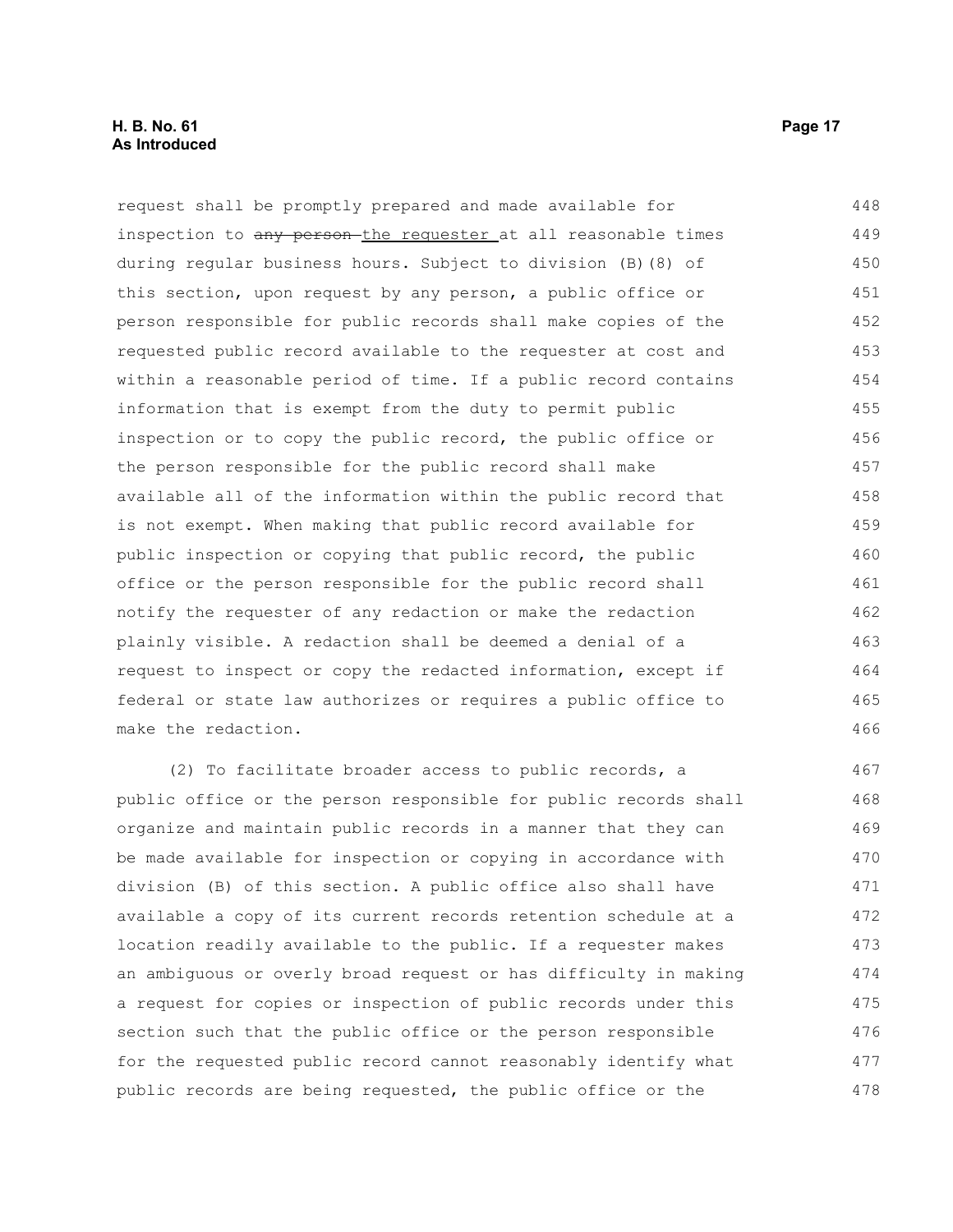#### **H. B. No. 61 Page 18 As Introduced**

person responsible for the requested public record may deny the request but shall provide the requester with an opportunity to revise the request by informing the requester of the manner in which records are maintained by the public office and accessed in the ordinary course of the public office's or person's duties. 479 480 481 482 483 484

(3) If a request is ultimately denied, in part or in whole, the public office or the person responsible for the requested public record shall provide the requester with an explanation, including legal authority, setting forth why the request was denied. If the initial request was provided in writing, the explanation also shall be provided to the requester in writing. The explanation shall not preclude the public office or the person responsible for the requested public record from relying upon additional reasons or legal authority in defending an action commenced under division (C) of this section. 485 486 487 488 489 490 491 492 493 494

(4) Unless specifically required or authorized by state or federal law or in accordance with division (B) of this section, no public office or person responsible for public records may limit or condition the availability of public records by requiring disclosure of the requester's identity or the intended use of the requested public record. Any requirement that the requester disclose the requester's identity or the intended use of the requested public record constitutes a denial of the request. 495 496 497 498 499 500 501 502 503

(5) A public office or person responsible for public records may ask a requester to make the request in writing, may ask for the requester's identity, and may inquire about the intended use of the information requested, but may do so only after disclosing to the requester that a written request is not 504 505 506 507 508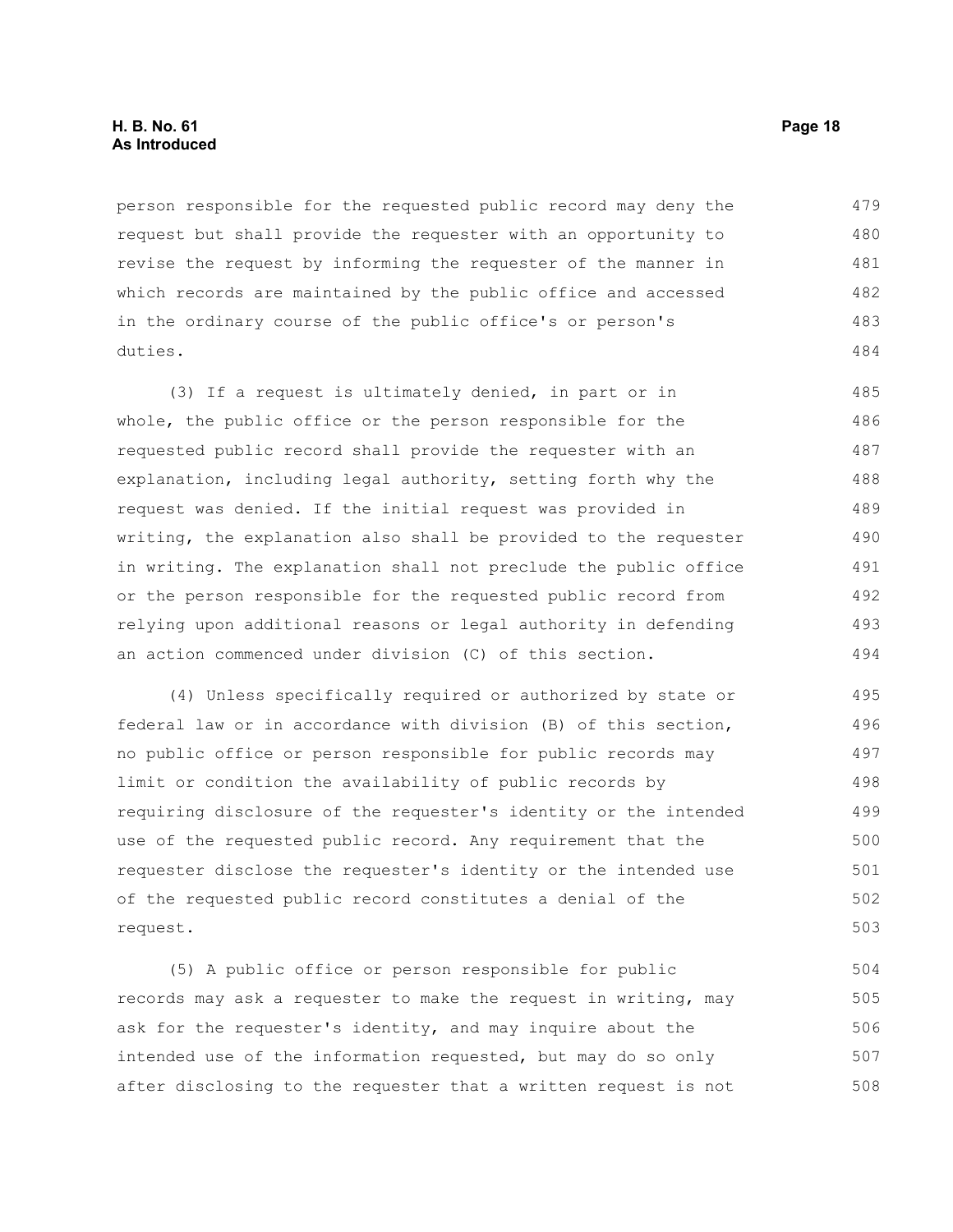#### **H. B. No. 61 Page 19 As Introduced**

mandatory, that the requester may decline to reveal the requester's identity or the intended use, and when a written request or disclosure of the identity or intended use would benefit the requester by enhancing the ability of the public office or person responsible for public records to identify, locate, or deliver the public records sought by the requester. 509 510 511 512 513 514

(6) If any person requests a copy of a public record in accordance with division (B) of this section, the public office or person responsible for the public record may require that person-the requester to pay in advance the cost involved in providing the copy of the public record in accordance with the choice made by the person requesting the copy-requester under this division. The public office or the person responsible for the public record shall permit that person the requester to choose to have the public record duplicated upon paper, upon the same medium upon which the public office or person responsible for the public record keeps it, or upon any other medium upon which the public office or person responsible for the public record determines that it reasonably can be duplicated as an integral part of the normal operations of the public office or person responsible for the public record. When the personrequesting the copy-requester makes a choice under this division, the public office or person responsible for the public record shall provide a copy of it in accordance with the choice made by that person the requester. Nothing in this section requires a public office or person responsible for the public record to allow the person requesting requester of a copy of the public record to make the copies of the public record. 515 516 517 518 519 520 521 522 523 524 525 526 527 528 529 530 531 532 533 534 535 536

(7)(a) Upon a request made in accordance with division (B) of this section and subject to division (B)(6) of this section, a public office or person responsible for public records shall 537 538 539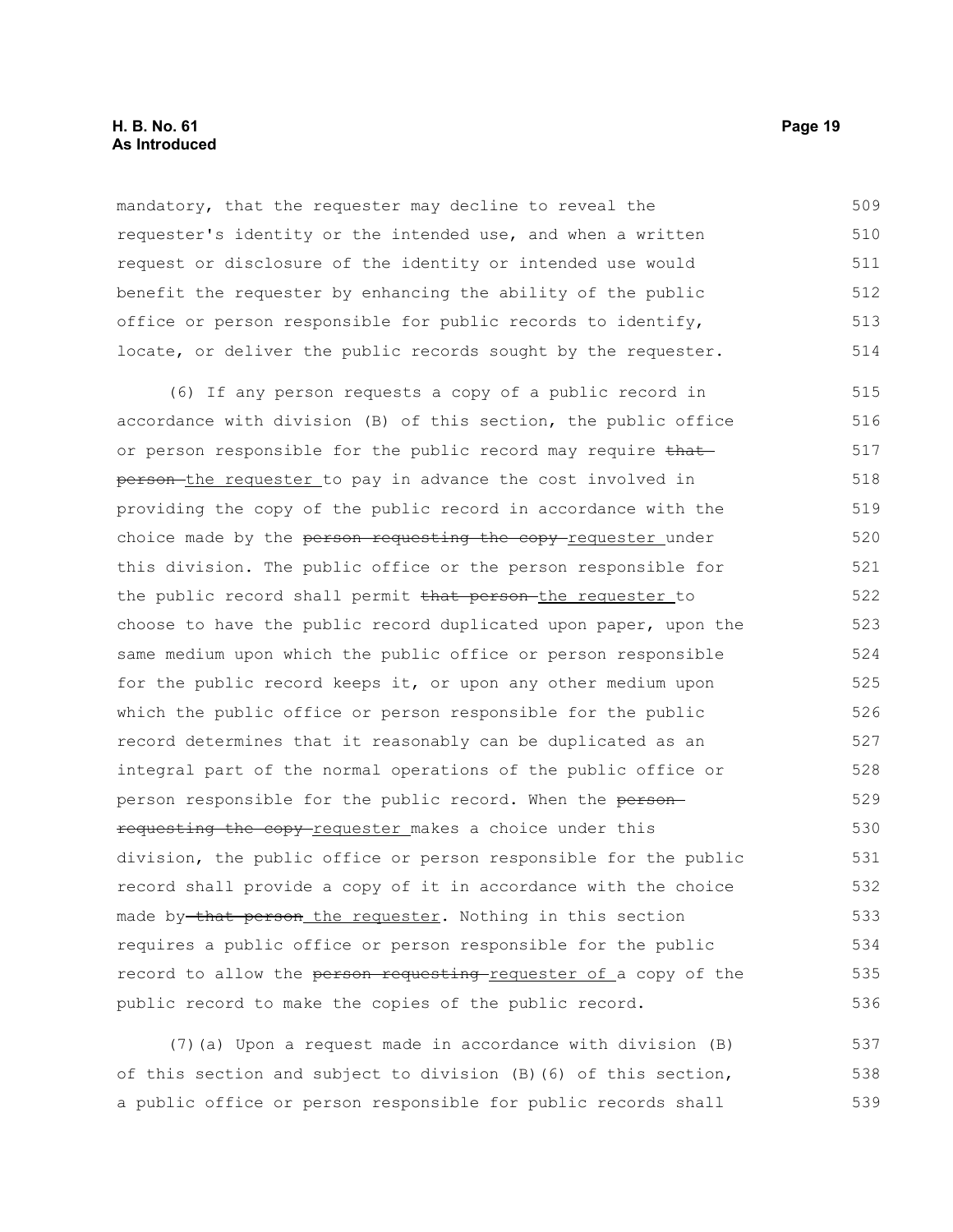transmit a copy of a public record to any person by United States mail or by any other means of delivery or transmission within a reasonable period of time after receiving the request for the copy. The public office or person responsible for the public record may require the person making the request to pay in advance the cost of postage if the copy is transmitted by United States mail or the cost of delivery if the copy is transmitted other than by United States mail, and to pay in advance the costs incurred for other supplies used in the mailing, delivery, or transmission. 540 541 542 543 544 545 546 547 548 549

(b) Any public office may adopt a policy and procedures that it will follow in transmitting, within a reasonable period of time after receiving a request, copies of public records by United States mail or by any other means of delivery or transmission pursuant to division (B)(7) of this section. A public office that adopts a policy and procedures under division (B)(7) of this section shall comply with them in performing its duties under that division.

(c) In any policy and procedures adopted under division (B)(7) of this section:

(i) A public office may limit the number of records requested by a person that the office will physically deliver by United States mail or by another delivery service to ten per month, unless the person certifies to the office in writing that the person does not intend to use or forward the requested records, or the information contained in them, for commercial purposes;

(ii) A public office that chooses to provide some or all of its public records on a web site that is fully accessible to and searchable by members of the public at all times, other than 567 568 569

558 559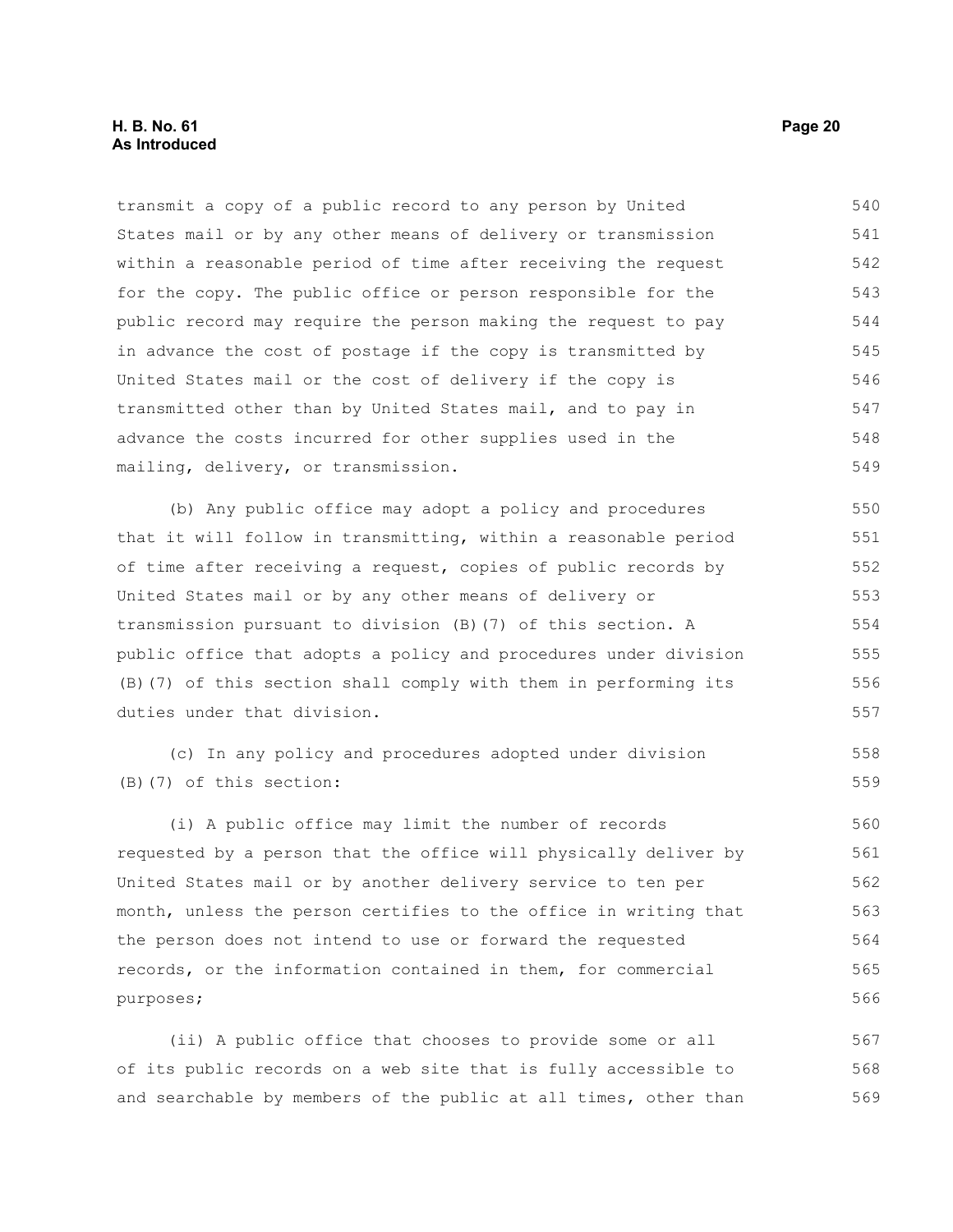during acts of God outside the public office's control or maintenance, and that charges no fee to search, access, download, or otherwise receive records provided on the web site, may limit to ten per month the number of records requested by a person that the office will deliver in a digital format, unless the requested records are not provided on the web site and unless the person certifies to the office in writing that the person does not intend to use or forward the requested records, or the information contained in them, for commercial purposes. 570 571 572 573 574 575 576 577 578

(iii) For purposes of division (B)(7) of this section, "commercial" shall be narrowly construed and does not include reporting or gathering news, reporting or gathering information to assist citizen oversight or understanding of the operation or activities of government, or nonprofit educational research. 579 580 581 582 583

(8) A public office or person responsible for public records is not required to permit a person who is incarcerated pursuant to a criminal conviction or a juvenile adjudication to inspect or to obtain a copy of any public record concerning a criminal investigation or prosecution or concerning what would be a criminal investigation or prosecution if the subject of the investigation or prosecution were an adult, unless the request to inspect or to obtain a copy of the record is for the purpose of acquiring information that is subject to release as a public record under this section and the judge who imposed the sentence or made the adjudication with respect to the person, or the judge's successor in office, finds that the information sought in the public record is necessary to support what appears to be a justiciable claim of the person. 584 585 586 587 588 589 590 591 592 593 594 595 596 597

(9)(a) Upon written request made and signed by a journalist, a public office, or person responsible for public 598 599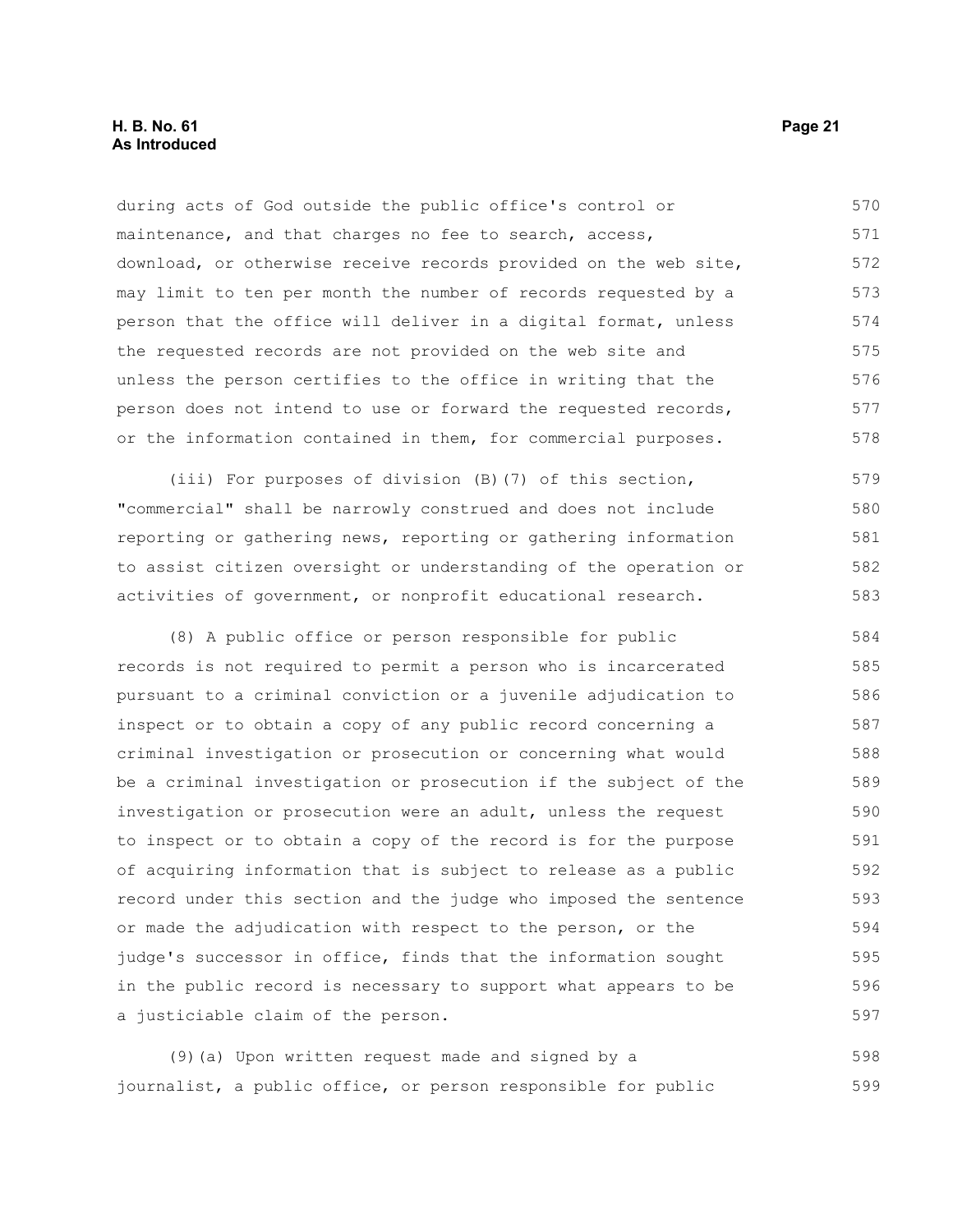records, having custody of the records of the agency employing a specified designated public service worker shall disclose to the journalist the address of the actual personal residence of the designated public service worker and, if the designated public service worker's spouse, former spouse, or child is employed by a public office, the name and address of the employer of the designated public service worker's spouse, former spouse, or child. The request shall include the journalist's name and title and the name and address of the journalist's employer and shall state that disclosure of the information sought would be in the public interest. 600 601 602 603 604 605 606 607 608 609 610

(b) Division (B)(9)(a) of this section also applies to journalist requests for:

(i) Customer information maintained by a municipally owned or operated public utility, other than social security numbers and any private financial information such as credit reports, payment methods, credit card numbers, and bank account information;

(ii) Information about minors involved in a school vehicle accident as provided in division  $(A)$   $(1)$  (gg) of this section, other than personal information as defined in section 149.45 of the Revised Code. 618 619 620 621

(c) As used in division (B)(9) of this section, "journalist" means a person engaged in, connected with, or employed by any news medium, including a newspaper, magazine, press association, news agency, or wire service, a radio or television station, or a similar medium, for the purpose of gathering, processing, transmitting, compiling, editing, or disseminating information for the general public. 622 623 624 625 626 627 628

611 612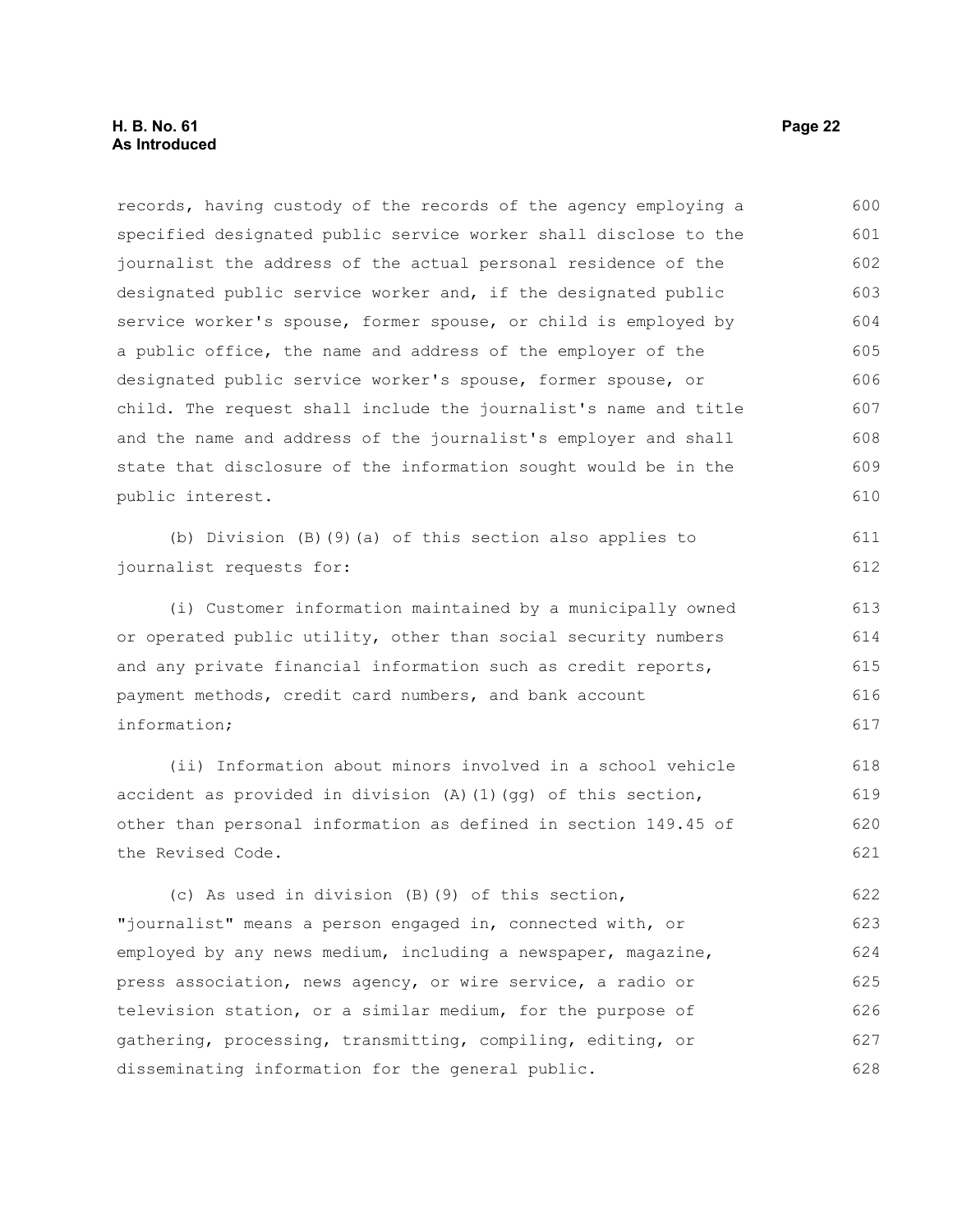#### **H. B. No. 61 Page 23 As Introduced**

(10) Upon a request made by a victim, victim's attorney, or victim's representative, as that term is used in section 2930.02 of the Revised Code, a public office or person responsible for public records shall transmit a copy of a depiction of the victim as described in division  $(A)$  (1)(gg) of this section to the victim, victim's attorney, or victim's representative. 629 630 631 632 633 634 635

(C)(1) If a person allegedly is aggrieved by the failure of a public office or the person responsible for public records to promptly prepare a public record and to make it available to the person for inspection in accordance with division (B) of this section or by any other failure of a public office or the person responsible for public records to comply with an obligation in accordance with division (B) of this section, the person allegedly aggrieved may do only one of the following, and not both: 636 637 638 639 640 641 642 643 644

(a) File a complaint with the clerk of the court of claims or the clerk of the court of common pleas under section 2743.75 of the Revised Code;

(b) Commence a mandamus action to obtain a judgment that orders the public office or the person responsible for the public record to comply with division (B) of this section, that awards court costs and reasonable attorney's fees to the person that instituted the mandamus action, and, if applicable, that includes an order fixing statutory damages under division (C)(2) of this section. The mandamus action may be commenced in the court of common pleas of the county in which division (B) of this section allegedly was not complied with, in the supreme court pursuant to its original jurisdiction under Section 2 of Article IV, Ohio Constitution, or in the court of appeals for 648 649 650 651 652 653 654 655 656 657 658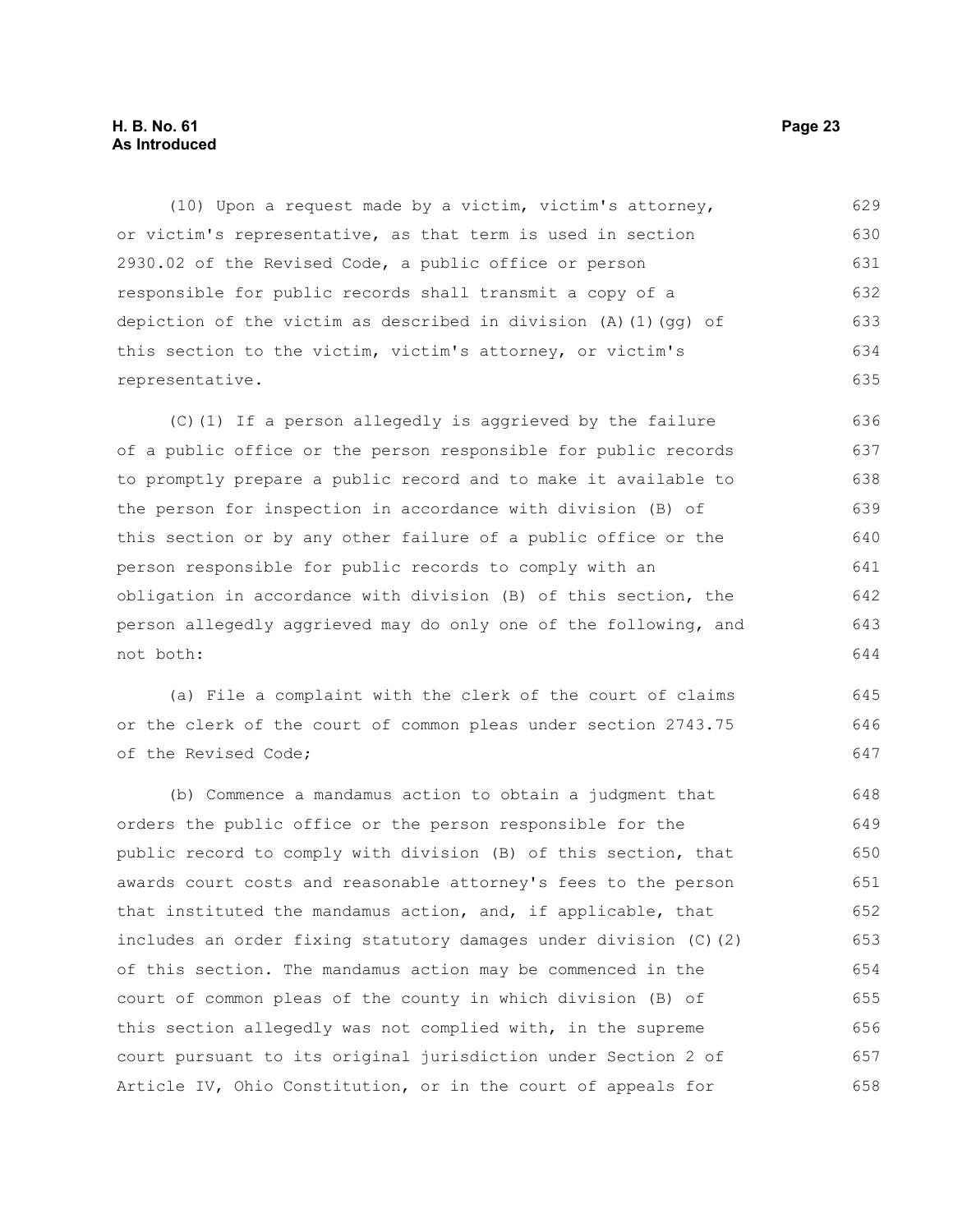#### **H. B. No. 61 Page 24 As Introduced**

the appellate district in which division (B) of this section allegedly was not complied with pursuant to its original jurisdiction under Section 3 of Article IV, Ohio Constitution. 659 660 661

(2) If a requester transmits a written request by hand delivery, electronic submission, or certified mail to inspect or receive copies of any public record in a manner that fairly describes the public record or class of public records to the public office or person responsible for the requested public records, except as otherwise provided in this section, the requester shall be entitled to recover the amount of statutory damages set forth in this division if a court determines that the public office or the person responsible for public records failed to comply with an obligation in accordance with division (B) of this section. 662 663 664 665 666 667 668 669 670 671 672

The amount of statutory damages shall be fixed at one hundred dollars for each business day during which the public office or person responsible for the requested public records failed to comply with an obligation in accordance with division (B) of this section, beginning with the day on which the requester files a mandamus action to recover statutory damages, up to a maximum of one thousand dollars. The award of statutory damages shall not be construed as a penalty, but as compensation for injury arising from lost use of the requested information. The existence of this injury shall be conclusively presumed. The award of statutory damages shall be in addition to all other remedies authorized by this section. 673 674 675 676 677 678 679 680 681 682 683 684

The court may reduce an award of statutory damages or not award statutory damages if the court determines both of the following:

(a) That, based on the ordinary application of statutory

685 686 687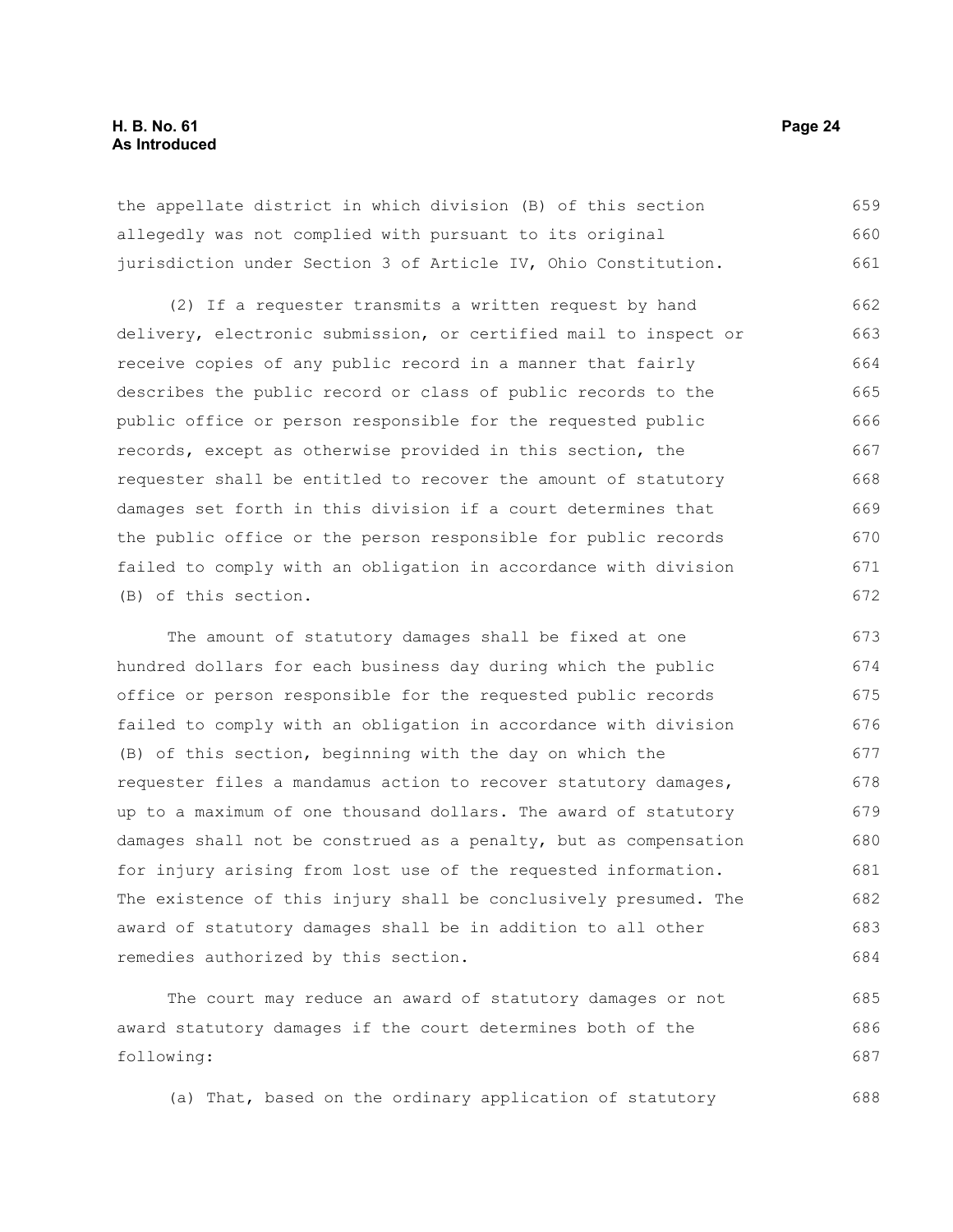#### **H. B. No. 61 Page 25 As Introduced**

law and case law as it existed at the time of the conduct or threatened conduct of the public office or person responsible for the requested public records that allegedly constitutes a failure to comply with an obligation in accordance with division (B) of this section and that was the basis of the mandamus action, a well-informed public office or person responsible for the requested public records reasonably would believe that the conduct or threatened conduct of the public office or person responsible for the requested public records did not constitute a failure to comply with an obligation in accordance with division (B) of this section; (b) That a well-informed public office or person responsible for the requested public records reasonably would believe that the conduct or threatened conduct of the public office or person responsible for the requested public records would serve the public policy that underlies the authority that is asserted as permitting that conduct or threatened conduct. (3) In a mandamus action filed under division (C)(1) of this section, the following apply: (a)(i) If the court orders the public office or the person responsible for the public record to comply with division (B) of this section, the court shall determine and award to the relator all court costs, which shall be construed as remedial and not punitive. (ii) If the court makes a determination described in 689 690 691 692 693 694 695 696 697 698 699 700 701 702 703 704 705 706 707 708 709 710 711 712 713

division  $(C)$  (3)(b)(iii) of this section, the court shall determine and award to the relator all court costs, which shall be construed as remedial and not punitive. 714 715 716

(b) If the court renders a judgment that orders the public 717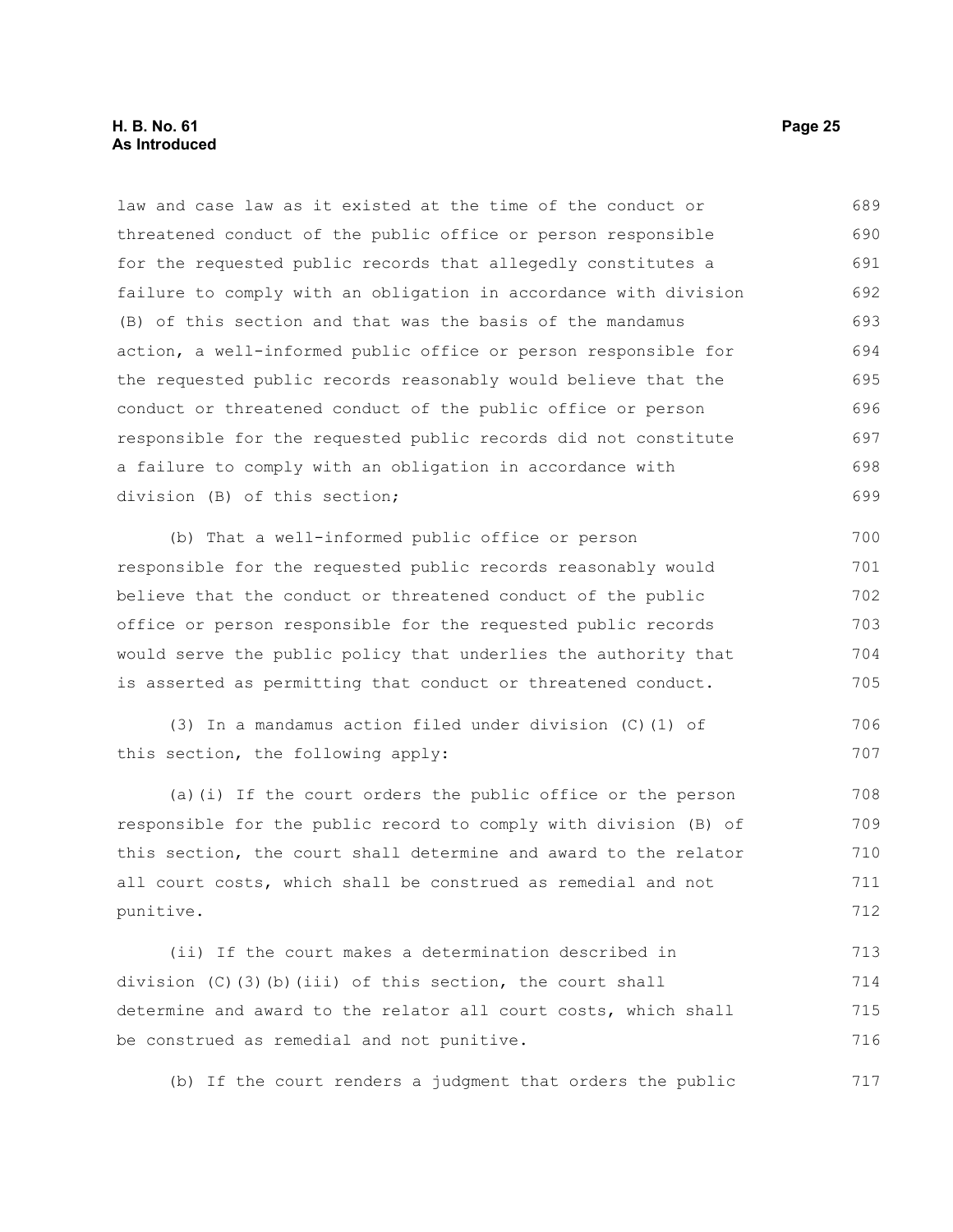#### **H. B. No. 61 Page 26 As Introduced**

office or the person responsible for the public record to comply with division (B) of this section or if the court determines any of the following, the court may award reasonable attorney's fees to the relator, subject to division (C)(4) of this section: 718 719 720 721

(i) The public office or the person responsible for the public records failed to respond affirmatively or negatively to the public records request in accordance with the time allowed under division (B) of this section.

(ii) The public office or the person responsible for the public records promised to permit the relator to inspect or receive copies of the public records requested within a specified period of time but failed to fulfill that promise within that specified period of time. 726 727 728 729 730

(iii) The public office or the person responsible for the public records acted in bad faith when the office or person voluntarily made the public records available to the relator for the first time after the relator commenced the mandamus action, but before the court issued any order concluding whether or not the public office or person was required to comply with division (B) of this section. No discovery may be conducted on the issue of the alleged bad faith of the public office or person responsible for the public records. This division shall not be construed as creating a presumption that the public office or the person responsible for the public records acted in bad faith when the office or person voluntarily made the public records available to the relator for the first time after the relator commenced the mandamus action, but before the court issued any order described in this division. 731 732 733 734 735 736 737 738 739 740 741 742 743 744 745

(c) The court shall not award attorney's fees to the relator if the court determines both of the following: 746 747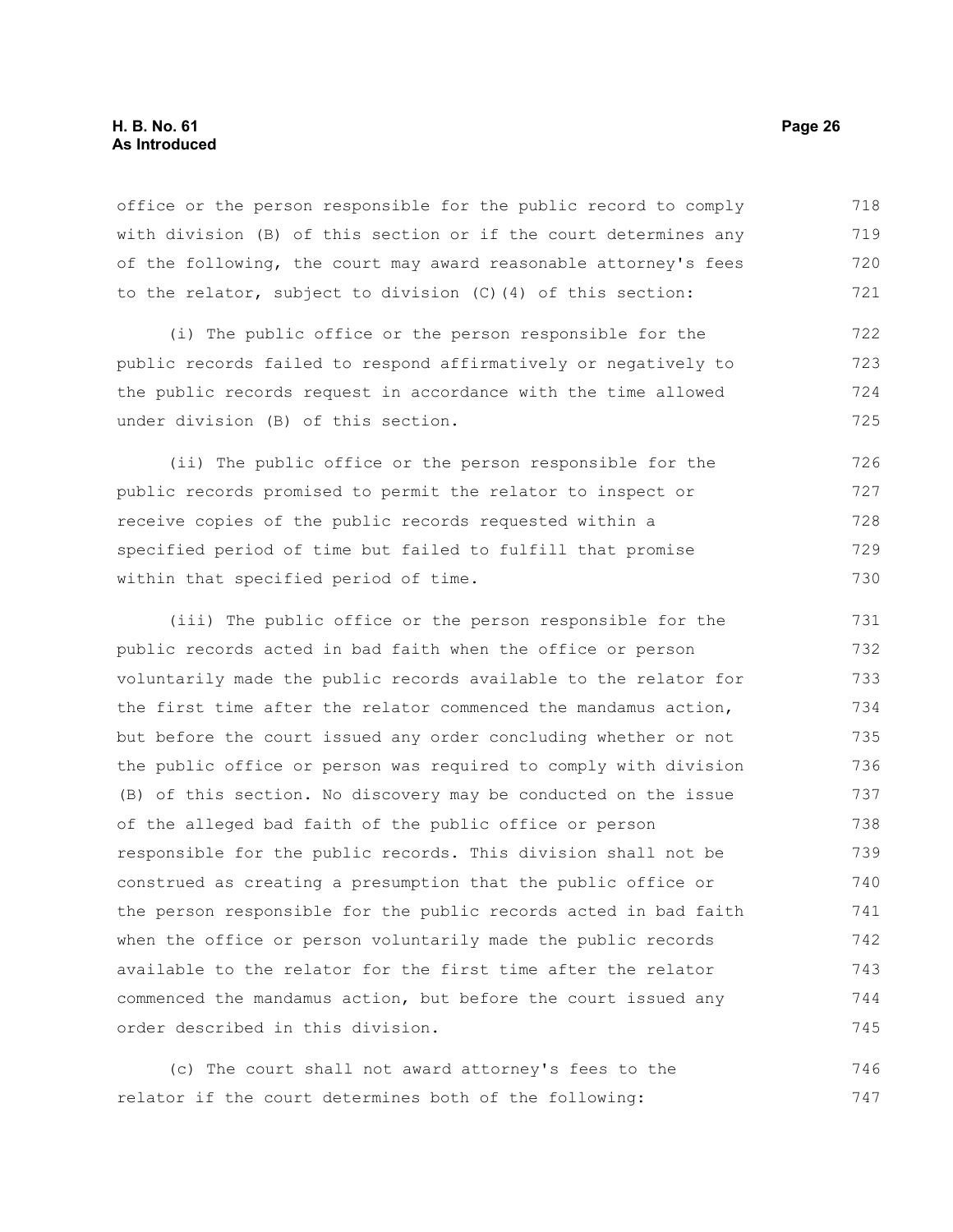#### **H. B. No. 61 Page 27 As Introduced**

(i) That, based on the ordinary application of statutory law and case law as it existed at the time of the conduct or threatened conduct of the public office or person responsible for the requested public records that allegedly constitutes a failure to comply with an obligation in accordance with division (B) of this section and that was the basis of the mandamus action, a well-informed public office or person responsible for the requested public records reasonably would believe that the conduct or threatened conduct of the public office or person responsible for the requested public records did not constitute a failure to comply with an obligation in accordance with division (B) of this section; 748 749 750 751 752 753 754 755 756 757 758 759

(ii) That a well-informed public office or person responsible for the requested public records reasonably would believe that the conduct or threatened conduct of the public office or person responsible for the requested public records would serve the public policy that underlies the authority that is asserted as permitting that conduct or threatened conduct. 760 761 762 763 764 765

```
(4) All of the following apply to any award of reasonable
attorney's fees awarded under division (C)(3)(b) of this
section: 
                                                                             766
                                                                             767
                                                                             768
```
(a) The fees shall be construed as remedial and not punitive. 769 770

(b) The fees awarded shall not exceed the total of the reasonable attorney's fees incurred before the public record was made available to the relator and the fees described in division (C)(4)(c) of this section. 771 772 773 774

(c) Reasonable attorney's fees shall include reasonable fees incurred to produce proof of the reasonableness and amount 775 776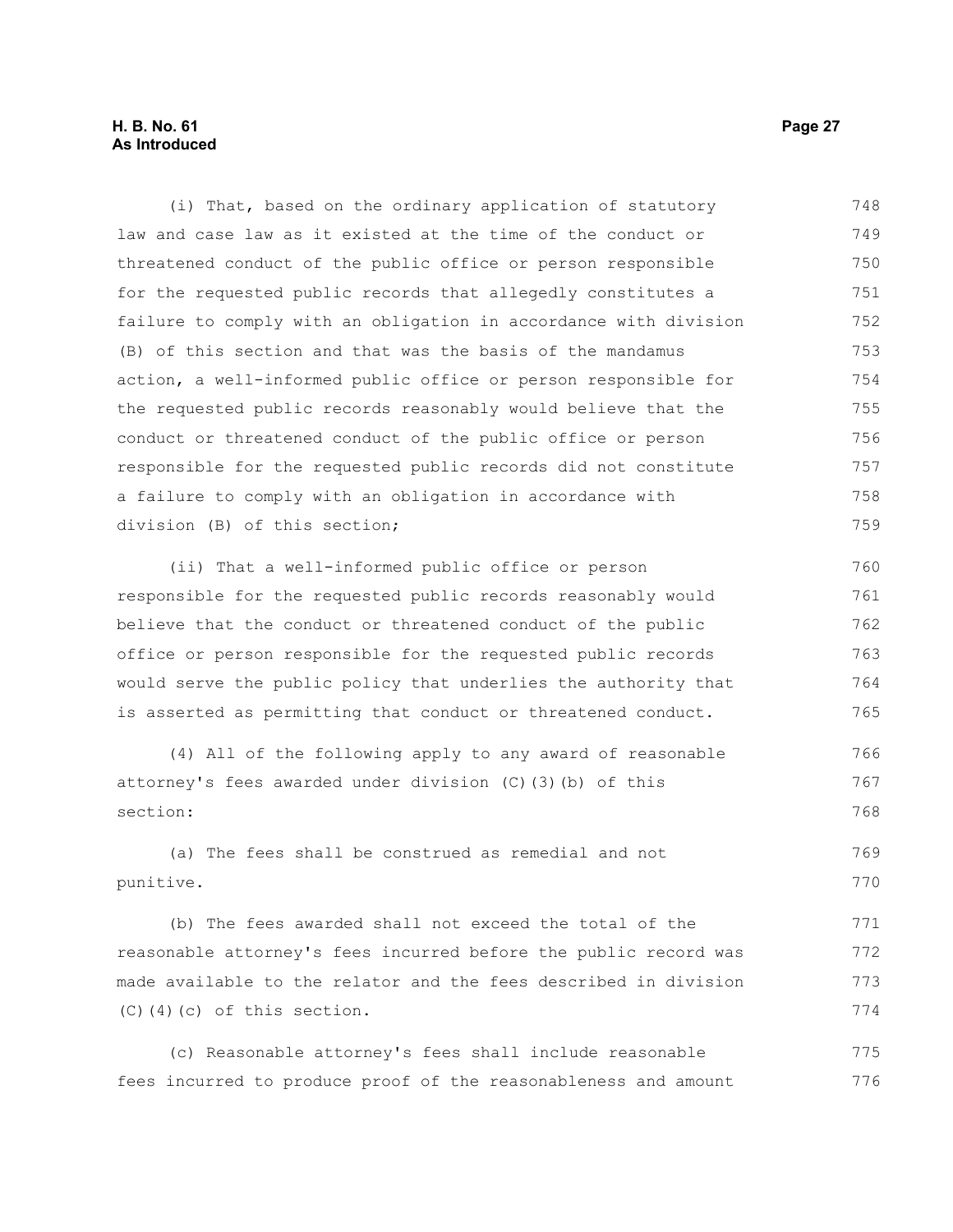of the fees and to otherwise litigate entitlement to the fees. (d) The court may reduce the amount of fees awarded if the court determines that, given the factual circumstances involved with the specific public records request, an alternative means should have been pursued to more effectively and efficiently resolve the dispute that was subject to the mandamus action filed under division (C)(1) of this section. (5) If the court does not issue a writ of mandamus under division (C) of this section and the court determines at that time that the bringing of the mandamus action was frivolous conduct as defined in division (A) of section 2323.51 of the Revised Code, the court may award to the public office all court costs, expenses, and reasonable attorney's fees, as determined by the court. 777 778 779 780 781 782 783 784 785 786 787 788 789 790

(D) Chapter 1347. of the Revised Code does not limit the provisions of this section.

(E)(1) To ensure that all employees of public offices are appropriately educated about a public office's obligations under division (B) of this section, all elected officials or their appropriate designees shall attend training approved by the attorney general as provided in section 109.43 of the Revised Code. A future official may satisfy the requirements of this division by attending the training before taking office, provided that the future official may not send a designee in the future official's place. 793 794 795 796 797 798 799 800 801

(2) All public offices shall adopt a public records policy in compliance with this section for responding to public records requests. In adopting a public records policy under this division, a public office may obtain guidance from the model 802 803 804 805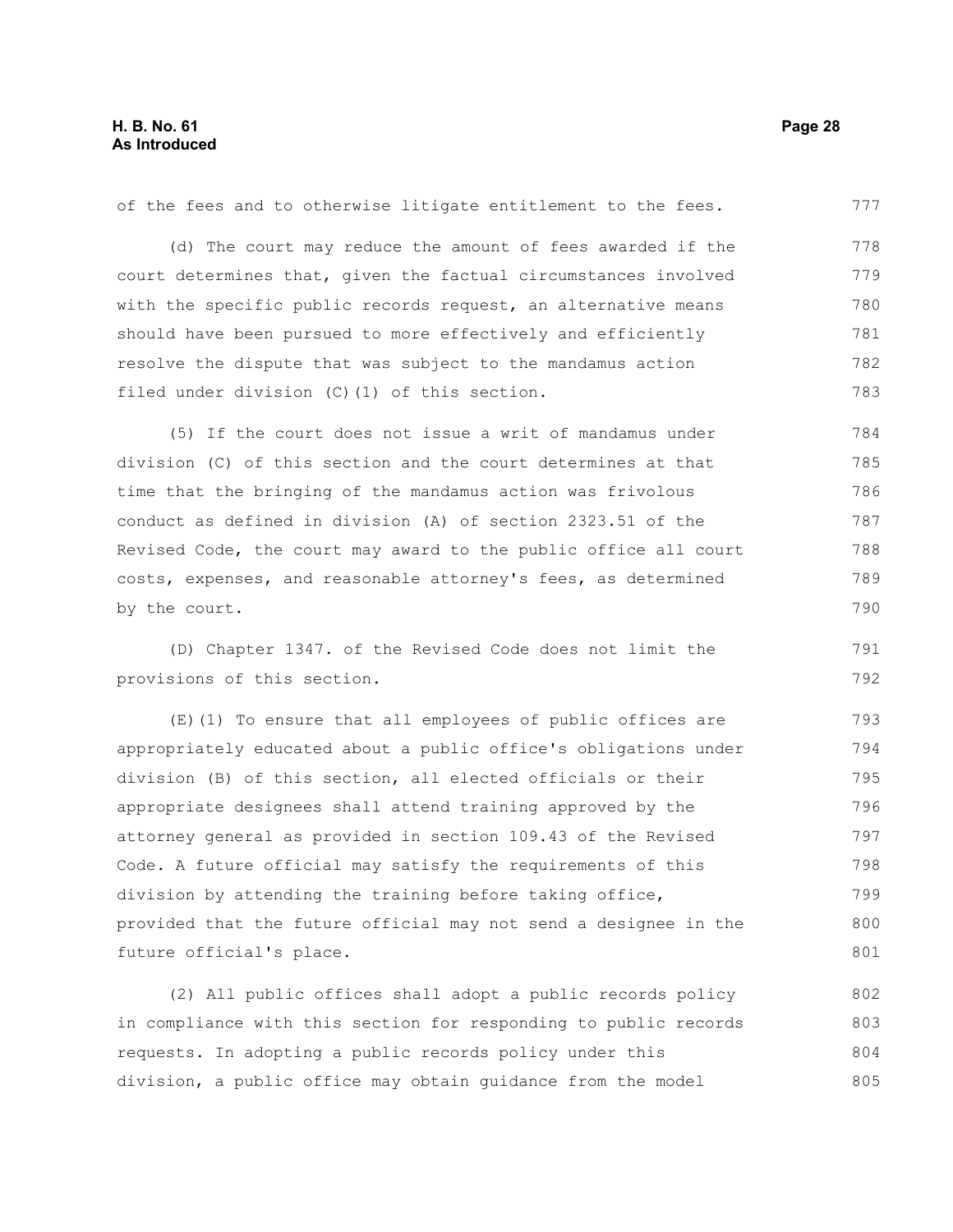#### **H. B. No. 61 Page 29 As Introduced**

public records policy developed and provided to the public office by the attorney general under section 109.43 of the Revised Code. Except as otherwise provided in this section, the policy may not limit the number of public records that the public office will make available to a single person, may not limit the number of public records that it will make available during a fixed period of time, and may not establish a fixed period of time before it will respond to a request for inspection or copying of public records, unless that period is less than eight hours. 806 807 808 809 810 811 812 813 814 815

The public office shall distribute the public records policy adopted by the public office under this division to the employee of the public office who is the records custodian or records manager or otherwise has custody of the records of that office. The public office shall require that employee to acknowledge receipt of the copy of the public records policy. The public office shall create a poster that describes its public records policy and shall post the poster in a conspicuous place in the public office and in all locations where the public office has branch offices. The public office may post its public records policy on the internet web site of the public office if the public office maintains an internet web site. A public office that has established a manual or handbook of its general policies and procedures for all employees of the public office shall include the public records policy of the public office in the manual or handbook. 816 817 818 819 820 821 822 823 824 825 826 827 828 829 830 831

(F)(1) The bureau of motor vehicles may adopt rules pursuant to Chapter 119. of the Revised Code to reasonably limit the number of bulk commercial special extraction requests made by a person for the same records or for updated records during a calendar year. The rules may include provisions for charges to 832 833 834 835 836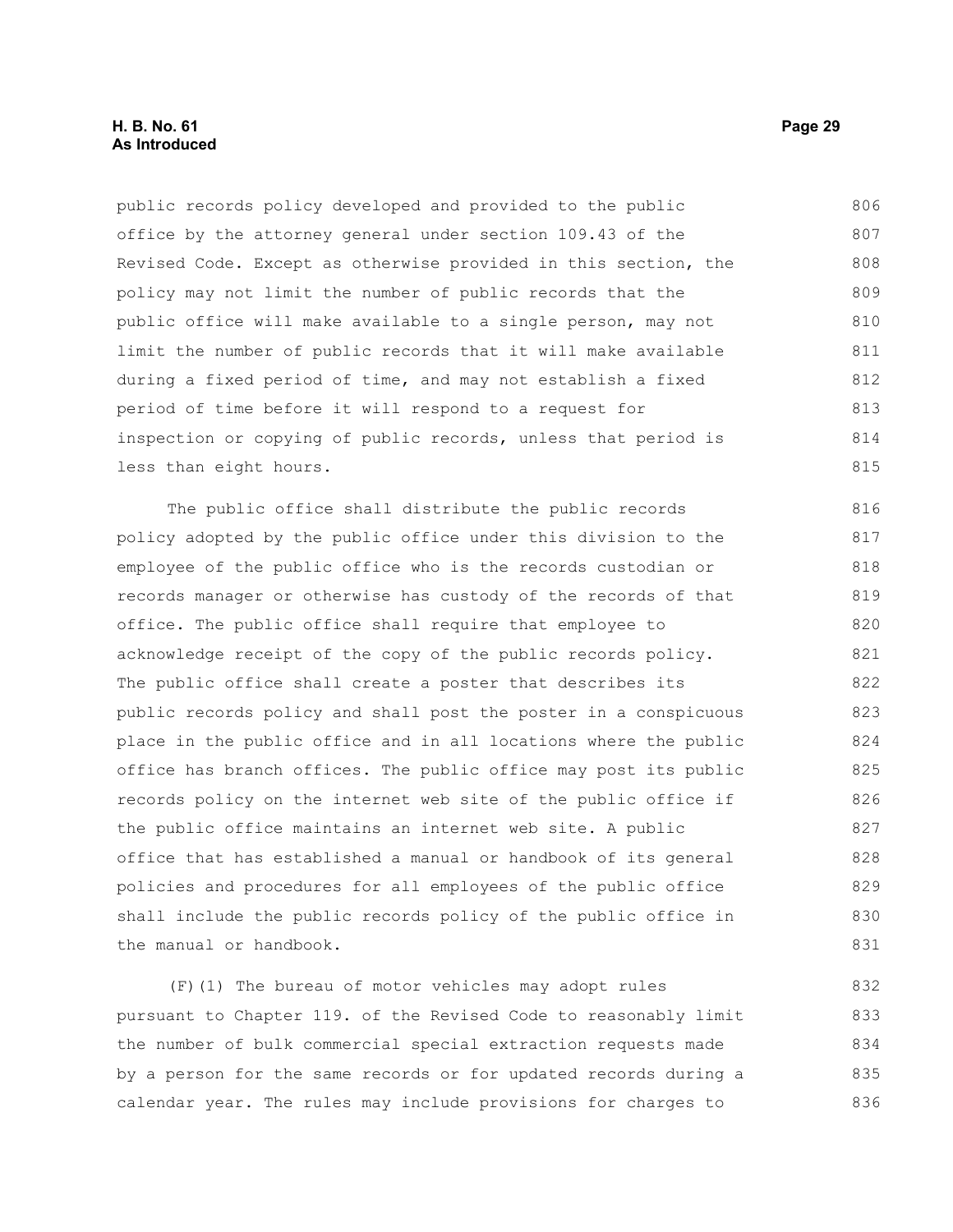#### **H. B. No. 61 Page 30 As Introduced**

be made for bulk commercial special extraction requests for the actual cost of the bureau, plus special extraction costs, plus ten per cent. The bureau may charge for expenses for redacting information, the release of which is prohibited by law. 837 838 839 840

```
(2) As used in division (F)(1) of this section: 
                                                                        841
```
(a) "Actual cost" means the cost of depleted supplies, records storage media costs, actual mailing and alternative delivery costs, or other transmitting costs, and any direct equipment operating and maintenance costs, including actual costs paid to private contractors for copying services. 842 843 844 845 846

(b) "Bulk commercial special extraction request" means a request for copies of a record for information in a format other than the format already available, or information that cannot be extracted without examination of all items in a records series, class of records, or database by a person who intends to use or forward the copies for surveys, marketing, solicitation, or resale for commercial purposes. "Bulk commercial special extraction request" does not include a request by a person who gives assurance to the bureau that the person making the request does not intend to use or forward the requested copies for surveys, marketing, solicitation, or resale for commercial purposes. 847 848 849 850 851 852 853 854 855 856 857 858

(c) "Commercial" means profit-seeking production, buying, or selling of any good, service, or other product. 859 860

(d) "Special extraction costs" means the cost of the time spent by the lowest paid employee competent to perform the task, the actual amount paid to outside private contractors employed by the bureau, or the actual cost incurred to create computer programs to make the special extraction. "Special extraction 861 862 863 864 865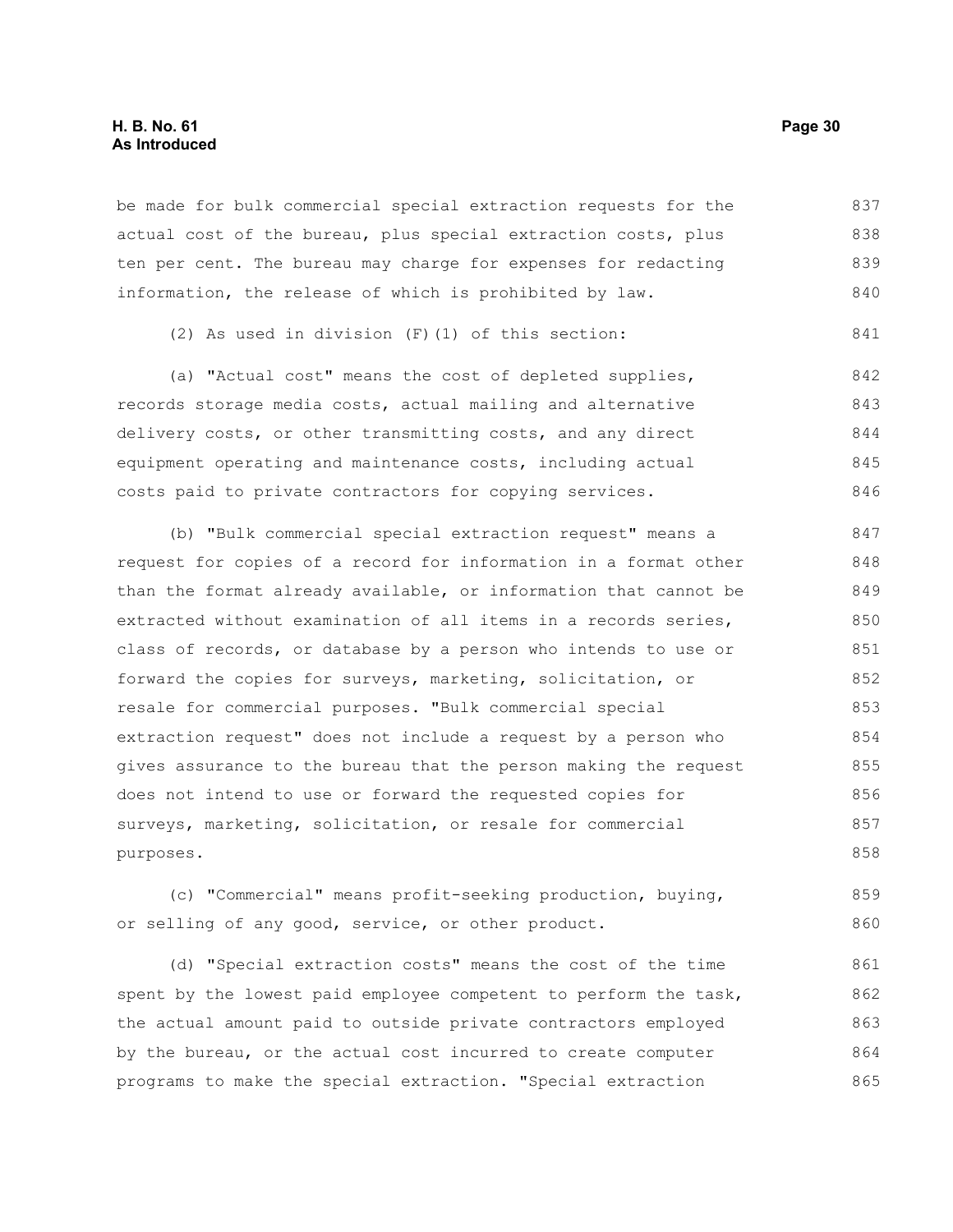costs" include any charges paid to a public agency for computer or records services. (3) For purposes of divisions (F)(1) and (2) of this section, "surveys, marketing, solicitation, or resale for commercial purposes" shall be narrowly construed and does not include reporting or gathering news, reporting or gathering information to assist citizen oversight or understanding of the operation or activities of government, or nonprofit educational research. (G) A request by a defendant, counsel of a defendant, or any agent of a defendant in a criminal action that public records related to that action be made available under this section shall be considered a demand for discovery pursuant to the Criminal Rules, except to the extent that the Criminal Rules plainly indicate a contrary intent. The defendant, counsel of 866 867 868 869 870 871 872 873 874 875 876 877 878 879 880

the defendant, or agent of the defendant making a request under this division shall serve a copy of the request on the prosecuting attorney, director of law, or other chief legal officer responsible for prosecuting the action. 881 882 883 884

(H)(1) Any portion of a body-worn camera or dashboard camera recording described in divisions (A)(17)(b) to (h) of this section may be released by consent of the subject of the recording or a representative of that person, as specified in those divisions, only if either of the following applies: 885 886 887 888 889

(a) The recording will not be used in connection with any probable or pending criminal proceedings;

(b) The recording has been used in connection with a criminal proceeding that was dismissed or for which a judgment has been entered pursuant to Rule 32 of the Rules of Criminal 892 893 894